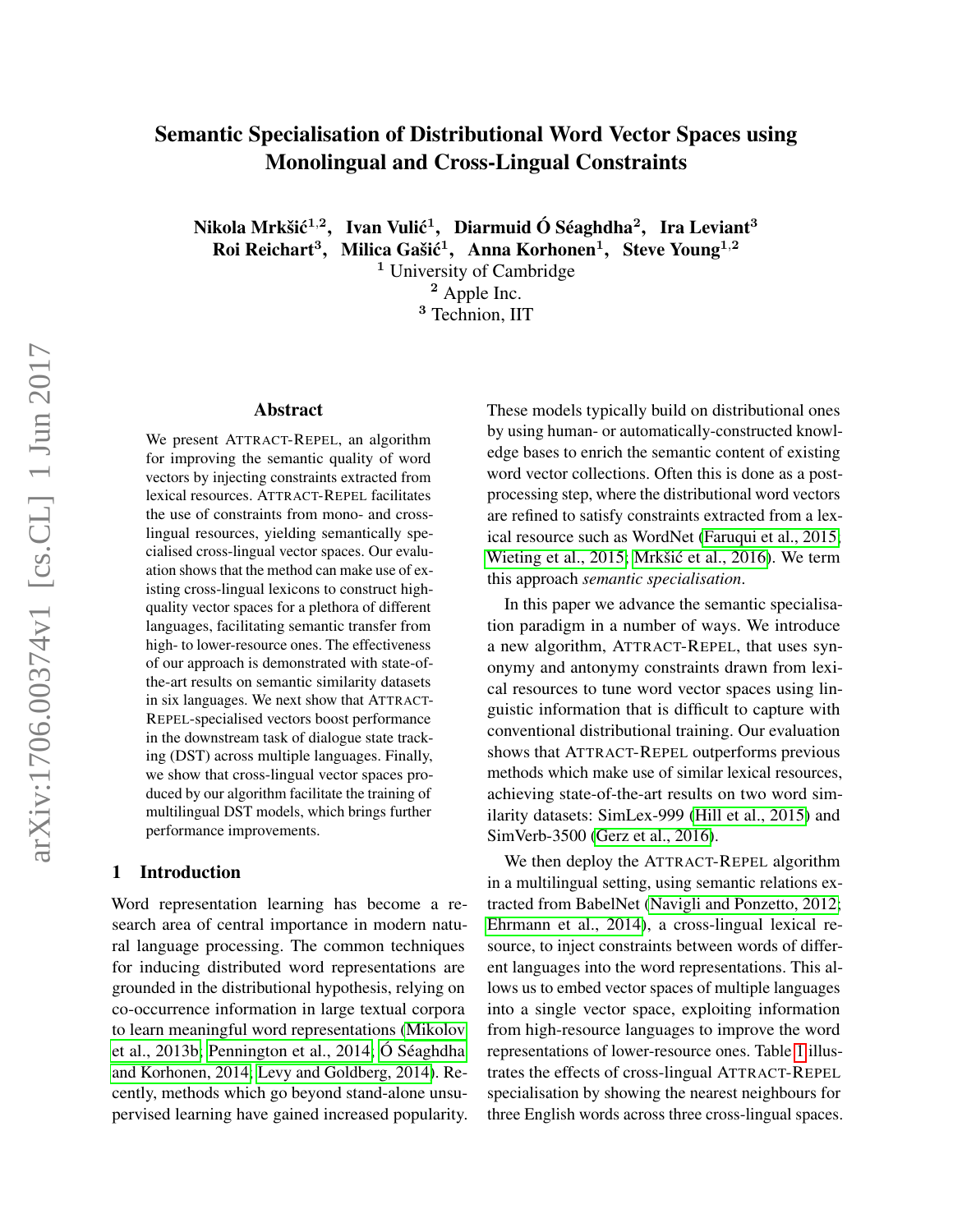|               | en morning       |               |                       | en carpet         |              |              | en woman        |                   |
|---------------|------------------|---------------|-----------------------|-------------------|--------------|--------------|-----------------|-------------------|
| Slavic+EN     | Germanic         | Romance+EN    | Slavic+EN             | <b>Germanic</b>   | Romance+EN   | Slavic + EN  | <b>Germanic</b> | <b>Romance+EN</b> |
| en_daybreak   | de vormittag     | pt madrugada  | en_rug                | de_teppichboden   | en_rug       | ru женщина   | de frauen       | fr femme          |
| en_morn       | nl_krieken       | it_mattina    | $bg$ <sub>килим</sub> | nl_tapijten       | it_moquette  | bg_жените    | sv_kvinnliga    | en_womanish       |
| bg_разсъмване | en_dawn          | en dawn       | ru_ковролин           | en_rug            | it_tappeti   | hr žena      | sv_kvinna       | es_mujer          |
| hr_svitanje   | nl zonsopkomst   | pt_madrugadas | bg килими             | de_teppich        | pt_tapete    | en womanish  | sv kvinnor      | pt_mulher         |
| hr_zore       | sv_morgonen      | es_madrugada  | pl_dywany             | en_carpeting      | es_moqueta   | bg_жена      | de weib         | es fémina         |
| $bg_{M3}$     | de_tagesanbruch  | it_nascente   | $bg\_\text{MOKET}$    | de_teppiche       | it_tappetino | pl_kobieta   | en_womanish     | en_womens         |
| en_dawn       | en sunrise       | en morn       | pl dywanów            | sv mattor         | en_carpeting | hr_treba     | sv kvinno       | pt_feminina       |
| ru_yrpo       | nl_opgang        | es_aurora     | hr_tepih              | sv_matta          | pt_carpete   | $bg$ _жени   | de_frauenzimmer | pt_femininas      |
| bg_аврора     | de sonnenaufgang | fr matin      | pl_wykładziny         | en_carpets        | pt_tapetes   | en womens    | sv honkön       | es_femina         |
| $hr\_jutro$   | nl_dageraad      | fr_aurora     | ru_ковер              | nl_tapijt         | fr_moquette  | pl_kobiet    | sv kvinnan      | fr femelle        |
| ru_paccвет    | de_anbruch       | es_amaneceres | ru_коврик             | nl kleedje        | en_carpets   | hr_žene      | nl_vrouw        | pt_fêmea          |
| hr_zora       | sv_morgon        | en_sunrises   | hr ćilim              | nl_vloerbedekking | es alfombra  | pl_niewiasta | de madam        | fr femmes         |
| hr_zoru       | en_daybreak      | es mañanero   | en_carpeting          | de_brücke         | es alfombras | hr žensko    | sv_kvinnligt    | it_donne          |
| pl poranek    | de_morgengrauen  | fr matinée    | pl dywan              | de matta          | fr_tapis     | hr ženke     | sv_gumman       | es mujeres        |
| en_sunrise    | nl_zonsopgang    | it mattinata  | ru_ковров             | nl_matta          | pt_tapeçaria | pl_samica    | sv_female       | pt_fêmeas         |
| bg_зазоряване | nl_goedemorgen   | pt_amanhecer  | en_carpets            | en mat            | it_zerbino   | ru самка     | sv_gumma        | es_hembras        |
| $bg_{CYT}$    | sv_gryningen     | en cockcrow   | ru_килим              | de_matte          | it_tappeto   | bg_женска    | sv kvinnlig     | en_wife           |
| en_sunrises   | en_mornin        | pt_aurora     | en_mat                | en_doilies        | es_tapete    | hr ženka     | sv feminin      | fr nana           |
| bg_30pa       | sv_gryning       | pt_alvorecer  | hr_sag                | nl_mat            | es manta     | ru_дама      | en_wife         | es_hembra         |

<span id="page-1-0"></span>Table 1: Nearest neighbours for three example words across Slavic, Germanic and Romance language groups (with English included as part of each word vector collection). Semantically dissimilar words have been underlined.

In each case, the vast majority of each words' neigh-bours are meaningful synonyms/translations.<sup>[1](#page-1-1)</sup>

While there is a considerable amount of prior research on joint learning of cross-lingual vector spaces (see Sect. [2.2\)](#page-3-0), to the best of our knowledge we are the first to apply semantic specialisation to this problem.[2](#page-1-2) We demonstrate its efficacy with state-of-theart results on the four languages in the Multilingual SimLex-999 dataset [\(Leviant and Reichart, 2015\)](#page-14-6). To show that our approach yields semantically informative vectors for lower-resource languages, we collect intrinsic evaluation datasets for Hebrew and Croatian and show that cross-lingual specialisation significantly improves word vector quality in these two (comparatively) low-resource languages.

In the second part of the paper, we explore the use of ATTRACT-REPEL-specialised vectors in a downstream application. One important motivation for training word vectors is to improve the lexical coverage of supervised models for language understanding tasks, e.g. question answering [\(Iyyer et al., 2014\)](#page-13-4) or textual entailment [\(Rocktäschel et al., 2016\)](#page-15-1). In this work, we use the task of *dialogue state tracking* (DST) for extrinsic evaluation. This task, which arises in the construction of statistical dialogue systems [\(Young et al., 2013\)](#page-15-2), involves understanding the goals expressed by the user and updating the system's distribution over such goals as the conversation progresses and new information becomes available.

We show that incorporating our specialised vectors into a state-of-the-art neural-network model for DST improves performance on English dialogues. In the multilingual spirit of this paper, we produce new Italian and German DST datasets and show that using ATTRACT-REPEL-specialised vectors leads to even stronger gains in these two languages. Finally, we show that our cross-lingual vectors can be used to train a single model that performs DST in all three languages, in each case outperforming the monolingual model. To the best of our knowledge, this is the first work on multilingual training of any component of a statistical dialogue system. Our results indicate that multilingual training holds great promise for bootstrapping language understanding models for other languages, especially for dialogue domains where data collection is very resource-intensive.

All resources relating to this paper are available at [www.github.com/nmrksic/](www.github.com/nmrksic/attract-repel) [attract-repel](www.github.com/nmrksic/attract-repel). These include: 1) the ATTRACT-REPEL source code; 2) bilingual word vector collections combining English with 51 other languages; 3) Hebrew and Croatian intrinsic evaluation datasets; and 4) Italian and German Dialogue State Tracking datasets collected for this work.

<span id="page-1-1"></span><sup>&</sup>lt;sup>1</sup>Some residual (negative) effects of the distributional hypothesis do persist. For example, *nl\_krieken*, which is Dutch for *cherries*, is (presumably) identified as a synonym for *en\_morning* due to a song called *'a Morning Wish'* by *Emile Van Krieken*.

<span id="page-1-2"></span><sup>&</sup>lt;sup>2</sup>Our approach is not suited for languages for which no lexical resources exist. However, many languages have some coverage in cross-lingual lexicons. For instance, BabelNet 3.7 automatically aligns WordNet to Wikipedia, providing accurate cross-lingual mappings between 271 languages. In our evaluation, we demonstrate substantial gains for Hebrew and Croatian, both of which are spoken by less than 10 million people worldwide.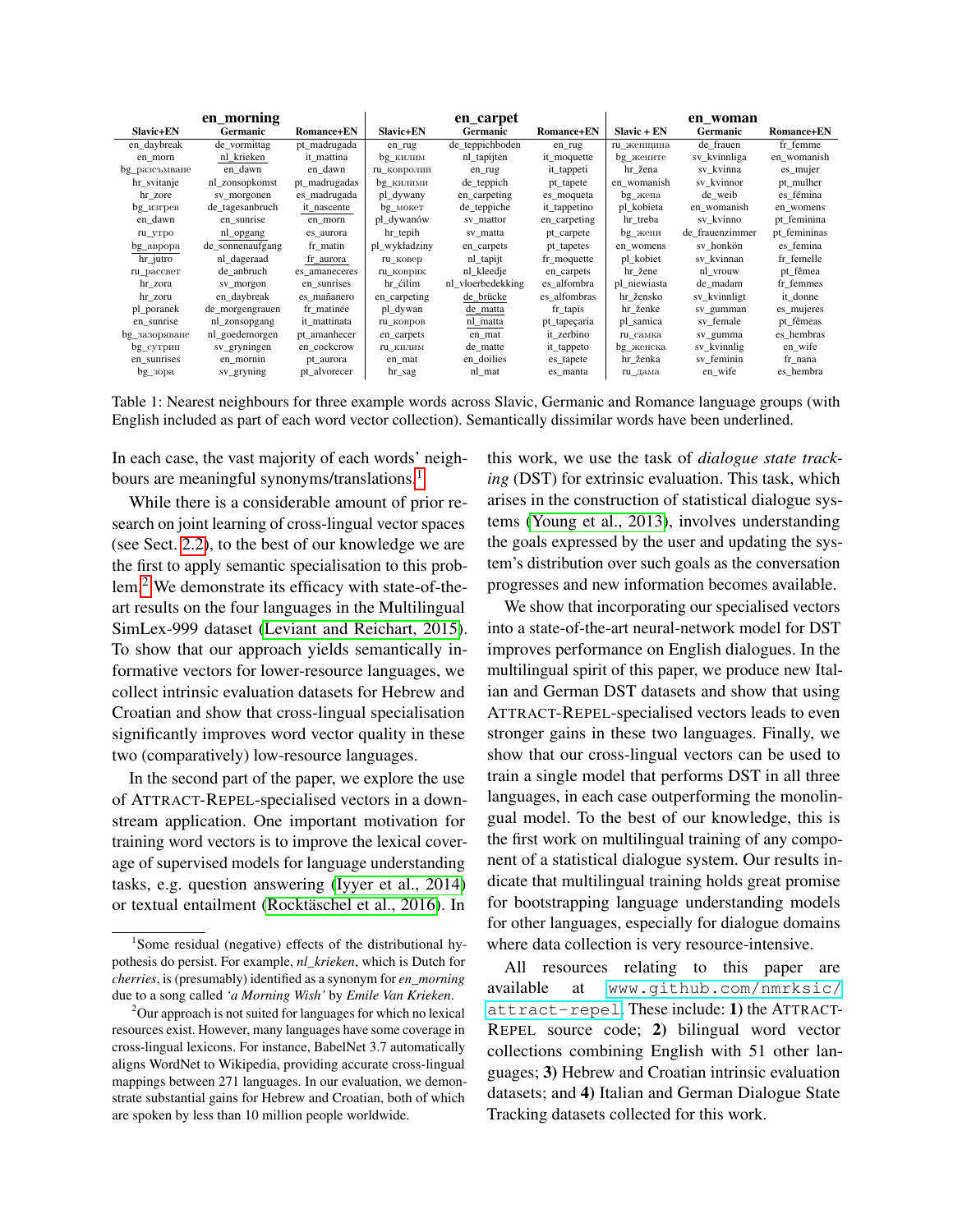### 2 Related Work

## 2.1 Semantic Specialisation

The usefulness of distributional word representations has been demonstrated across many application areas: Part-of-Speech (POS) tagging [\(Collobert et al., 2011\)](#page-12-0), machine translation [\(Zou et al., 2013;](#page-15-3) [Devlin et al.,](#page-13-5) [2014\)](#page-13-5), dependency and semantic parsing [\(Socher et](#page-15-4) [al., 2013a;](#page-15-4) [Bansal et al., 2014;](#page-12-1) [Chen and Manning,](#page-12-2) [2014;](#page-12-2) [Johannsen et al., 2015;](#page-14-7) [Ammar et al., 2016\)](#page-12-3), sentiment analysis [\(Socher et al., 2013b\)](#page-15-5), named entity recognition [\(Turian et al., 2010;](#page-15-6) [Guo et al., 2014\)](#page-13-6), and many others. The importance of semantic specialisation for downstream tasks is relatively unexplored, with improvements in performance so far observed for dialogue state tracking (Mrkšić et al., [2016;](#page-14-4) Mrkšić et al., 2017), spoken language understanding [\(Kim et al., 2016b;](#page-14-9) [Kim et al., 2016a\)](#page-14-10) and judging lexical entailment (Vulić et al., 2016).

Semantic specialisation methods (broadly) fall into two categories: a) those which train distributed representations 'from scratch' by combining distributional knowledge and lexical information; and b) those which *inject* lexical information into pre-trained collections of word vectors. Methods from both categories make use of similar lexical resources; common examples include WordNet [\(Miller, 1995\)](#page-14-11), FrameNet [\(Baker et al., 1998\)](#page-12-4) or the Paraphrase Databases (PPDB) [\(Ganitkevitch et al., 2013;](#page-13-7) [Ganitkevitch and](#page-13-8) [Callison-Burch, 2014;](#page-13-8) [Pavlick et al., 2015\)](#page-14-12).

Learning from Scratch: some methods modify the prior or the regularization of the original training procedure using the set of linguistic constraints [\(Yu](#page-15-8) [and Dredze, 2014;](#page-15-8) [Xu et al., 2014;](#page-15-9) [Bian et al., 2014;](#page-12-5) [Kiela et al., 2015;](#page-14-13) [Aletras and Stevenson, 2015\)](#page-12-6). Other ones modify the skip-gram [\(Mikolov et al.,](#page-14-0) [2013b\)](#page-14-0) objective function by introducing semantic constraints [\(Yih et al., 2012;](#page-15-10) [Liu et al., 2015\)](#page-14-14) to train word vectors which emphasise word similarity over relatedness. [Osborne et al. \(2016\)](#page-14-15) propose a method for incorporating prior knowledge into the Canonical Correlation Analysis (CCA) method used by Dhillon et al. [\(2015\)](#page-13-9) to learn spectral word embeddings. While such methods introduce semantic similarity constraints extracted from lexicons, approaches such as the one proposed by Schwartz et al. [\(2015\)](#page-15-11) use *symmetric patterns* [\(Davidov and Rap](#page-12-7)[poport, 2006\)](#page-12-7) to push away antonymous words in

their pattern-based vector space. [Ono et al. \(2015\)](#page-14-16) combine both approaches, using thesauri and distributional data to train embeddings specialised for capturing antonymy. [Faruqui and Dyer \(2015\)](#page-13-10) use many different lexicons to create interpretable sparse binary vectors which achieve competitive performance across a range of intrinsic evaluation tasks.

In theory, word representations produced by models which consider distributional and lexical information jointly could be as good (or better) than representations produced by fine-tuning distributional vectors. However, their performance has not surpassed that of fine-tuning methods. $3$ 

Fine-Tuning Pre-trained Vectors: [Rothe and](#page-15-12) [Schütze \(2015\)](#page-15-12) fine-tune word vector spaces to improve the representations of synsets/lexemes found in WordNet. [Faruqui et al. \(2015\)](#page-13-0) and [Jauhar et](#page-13-11) [al. \(2015\)](#page-13-11) use synonymy constraints in a procedure termed *retrofitting* to bring the vectors of semantically similar words close together, while [Wieting et](#page-15-0) [al. \(2015\)](#page-15-0) modify the skip-gram objective function to fine-tune word vectors by injecting paraphrasing constraints from PPDB. Mrkšić et al. (2016) build on the retrofitting approach by jointly injecting synonymy and antonymy constraints; the same idea is reassessed by [Nguyen et al. \(2016\)](#page-14-17). [Kim et al. \(2016a\)](#page-14-10) further expand this line of work by incorporating semantic intensity information for the constraints, while [Recski et al. \(2016\)](#page-14-18) use ensembles of rich *concept dictionaries* to further improve a combined collection of semantically specialised word vectors.

ATTRACT-REPEL is an instance of the second family of models, providing a portable, light-weight approach for incorporating external knowledge into arbitrary vector spaces. In our experiments, we show that ATTRACT-REPEL outperforms previously proposed post-processors, setting the new state-of-art performance on the widely used SimLex-999 word similarity dataset. Moreover, we show that starting from distributional vectors allows our method to use existing cross-lingual resources to tie distributional vector spaces of different languages into a unified vector space which benefits from positive semantic transfer between its constituent languages.

<span id="page-2-0"></span> $3$ The SimLex-999 web page ([www.cl.cam.ac.uk/](www.cl.cam.ac.uk/~fh295/simlex.html) [~fh295/simlex.html](www.cl.cam.ac.uk/~fh295/simlex.html)) lists models with state-of-the-art performance, none of which learn representations jointly.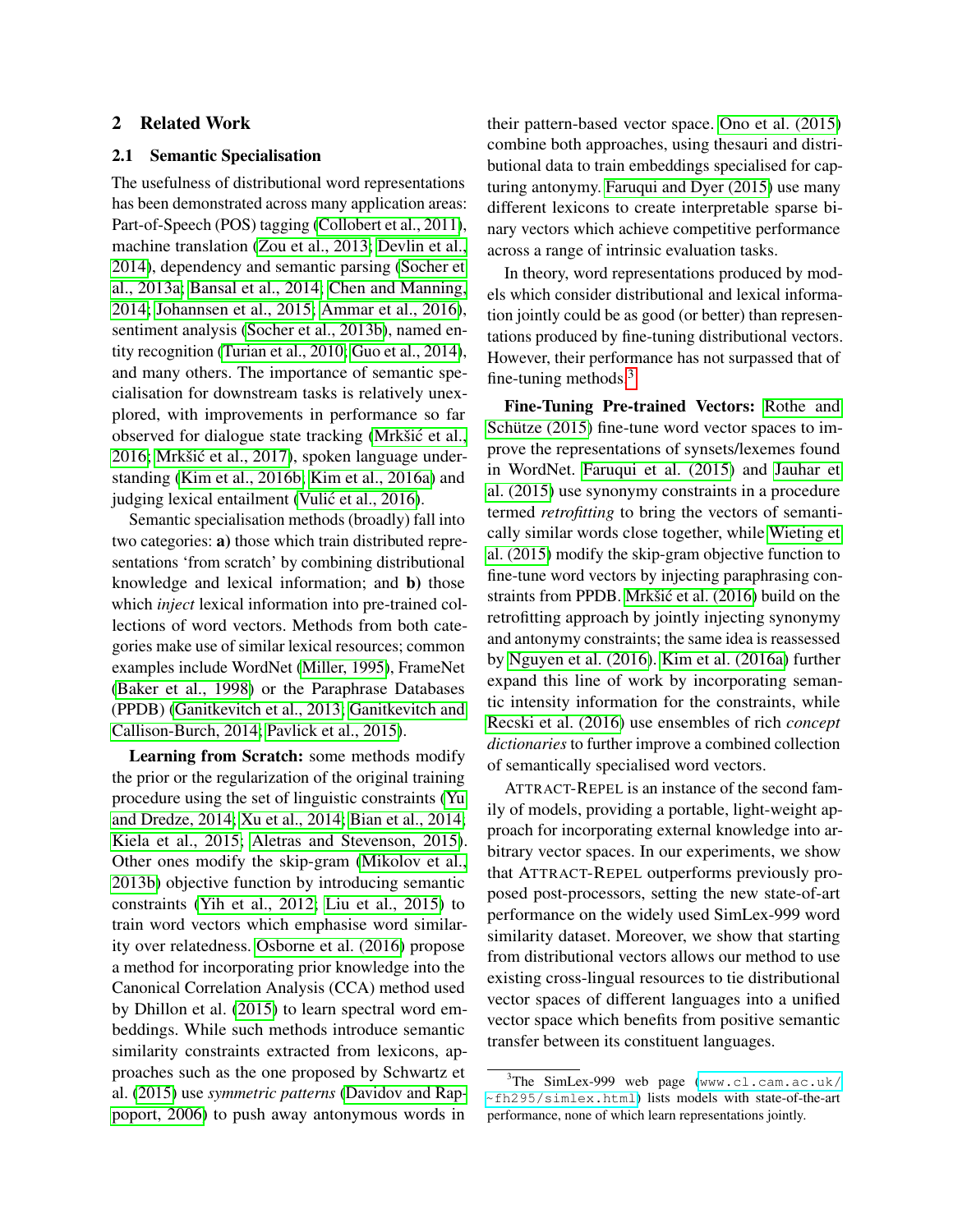#### <span id="page-3-0"></span>2.2 Cross-Lingual Word Representations

Most existing models which induce cross-lingual word representations rely on cross-lingual distributional information [\(Klementiev et al., 2012;](#page-14-19) [Zou et](#page-15-3) [al., 2013;](#page-15-3) [Soyer et al., 2015;](#page-15-13) [Huang et al., 2015,](#page-13-12) inter alia). These models differ in the cross-lingual signal/supervision they use to tie languages into unified bilingual vector spaces: some models learn on the basis of parallel word-aligned data [\(Luong](#page-14-20) [et al., 2015;](#page-14-20) [Coulmance et al., 2015\)](#page-12-8) or sentencealigned data [\(Hermann and Blunsom, 2014a;](#page-13-13) [Her](#page-13-14)[mann and Blunsom, 2014b;](#page-13-14) [Chandar et al., 2014;](#page-12-9) [Gouws et al., 2015\)](#page-13-15). Other ones require documentaligned data [\(Søgaard et al., 2015;](#page-15-14) [Vulic and Moens,](#page-15-15) ´ [2016\)](#page-15-15), while some learn on the basis of available bilingual dictionaries [\(Mikolov et al., 2013a;](#page-14-21) [Faruqui](#page-13-16) [and Dyer, 2014;](#page-13-16) [Lazaridou et al., 2015;](#page-14-22) [Vulic and Ko-](#page-15-16) ´ [rhonen, 2016b;](#page-15-16) [Duong et al., 2016\)](#page-13-17). See [Upadhyay](#page-15-17) [et al. \(2016\)](#page-15-17) and Vulić and Korhonen (2016b) for an overview of cross-lingual word embedding work.

The inclusion of cross-lingual information results in shared cross-lingual vector spaces which can: a) boost performance on monolingual tasks such as word similarity [\(Faruqui and Dyer, 2014;](#page-13-16) [Rastogi](#page-14-23) [et al., 2015;](#page-14-23) [Upadhyay et al., 2016\)](#page-15-17); and b) support cross-lingual tasks such as bilingual lexicon induction [\(Mikolov et al., 2013a;](#page-14-21) [Gouws et al., 2015;](#page-13-15) [Duong et al., 2016\)](#page-13-17), cross-lingual information re-trieval (Vulić and Moens, 2015; [Mitra et al., 2016\)](#page-14-24), and transfer learning for resource-lean languages [\(Sø](#page-15-14)[gaard et al., 2015;](#page-15-14) [Guo et al., 2015\)](#page-13-18).

However, prior work on cross-lingual word embedding has tended not to exploit pre-existing linguistic resources such as BabelNet. In this work, we make use of cross-lingual constraints derived from such repositories to induce high-quality cross-lingual vector spaces by facilitating semantic transfer from highto lower-resource languages. In our experiments, we show that cross-lingual vector spaces produced by ATTRACT-REPEL consistently outperform a representative selection of five strong cross-lingual word embedding models in both intrinsic and extrinsic evaluation across several languages.

# 3 The ATTRACT-REPEL Model

In this section, we propose a new algorithm for producing semantically specialised word vectors by injecting similarity and antonymy constraints into distributional vector spaces. This procedure, which we term ATTRACT-REPEL, builds on the Paragram [\(Wi](#page-15-0)[eting et al., 2015\)](#page-15-0) and counter-fitting procedures  $(Mrk\ddot{\theta})$  et al., 2016), both of which inject linguistic constraints into existing vector spaces to improve their ability to capture semantic similarity.

Let  $V$  be the vocabulary,  $S$  the set of synonymous word pairs (e.g. *intelligent* and *brilliant*), and A the set of antonymous word pairs (e.g. *vacant* and *occupied*). For ease of notation, let each word pair  $(x_l, x_r)$  in these two sets correspond to a vector pair  $(x_l, x_r)$ . The optimisation procedure operates over mini-batches  $\beta$ , where each of these consists of a set of synonymy pairs  $\mathcal{B}_S$  (of size  $k_1$ ) and a set of antonymy pairs  $\mathcal{B}_A$  (of size  $k_2$ ). Let  $T_S(\mathcal{B}_S) = [(\mathbf{t}_l^1, \mathbf{t}_r^1), \dots, (\mathbf{t}_l^{k_1}, \mathbf{t}_r^{k_1})]$  and  $T_A(\mathcal{B}_A) =$  $[(t_l^1, t_r^1), \ldots, (t_l^{k_2}, t_r^{k_2})]$  be the pairs of *negative examples* for each synonymy and antonymy example pair. These negative examples are chosen from the  $2(k_1 + k_2)$  word vectors present in  $\mathcal{B}_S \cup \mathcal{B}_A$ :

- For each synonymy pair  $(x_l, x_r)$ , the negative example pair  $(\mathbf{t}_l, \mathbf{t}_r)$  is chosen from the remaining in-batch vectors so that  $t_l$  is the one closest (cosine similarity) to  $x_l$  and  $t_r$  is closest to  $x_r$ .
- For each antonymy pair  $(\mathbf{x}_l, \mathbf{x}_r)$ , the negative example pair  $(\mathbf{t}_l, \mathbf{t}_r)$  is chosen from the remaining in-batch vectors so that  $t_l$  is the one furthest away from  $x_l$  and  $t_r$  is the one furthest from  $x_r$ .

These negative examples are used to: a) force synonymous pairs to be closer to each other than to their respective negative examples; and b) to force antonymous pairs to be further away from each other than from their negative examples. The first term of the cost function pulls synonymous words together:

$$
S(\mathcal{B}_{S}) = \sum_{(x_{l},x_{r}) \in \mathcal{B}_{S}} \left[ \tau (\delta_{syn} + \mathbf{x}_{l} \mathbf{t}_{l} - \mathbf{x}_{l} \mathbf{x}_{r}) + \tau (\delta_{syn} + \mathbf{x}_{r} \mathbf{t}_{r} - \mathbf{x}_{l} \mathbf{x}_{r}) \right]
$$

where  $\tau(x) = \max(0, x)$  is the hinge loss function and  $\delta_{syn}$  is the similarity margin which determines how much closer synonymous vectors should be to each other than to their respective negative examples. The second part of the cost function pushes antony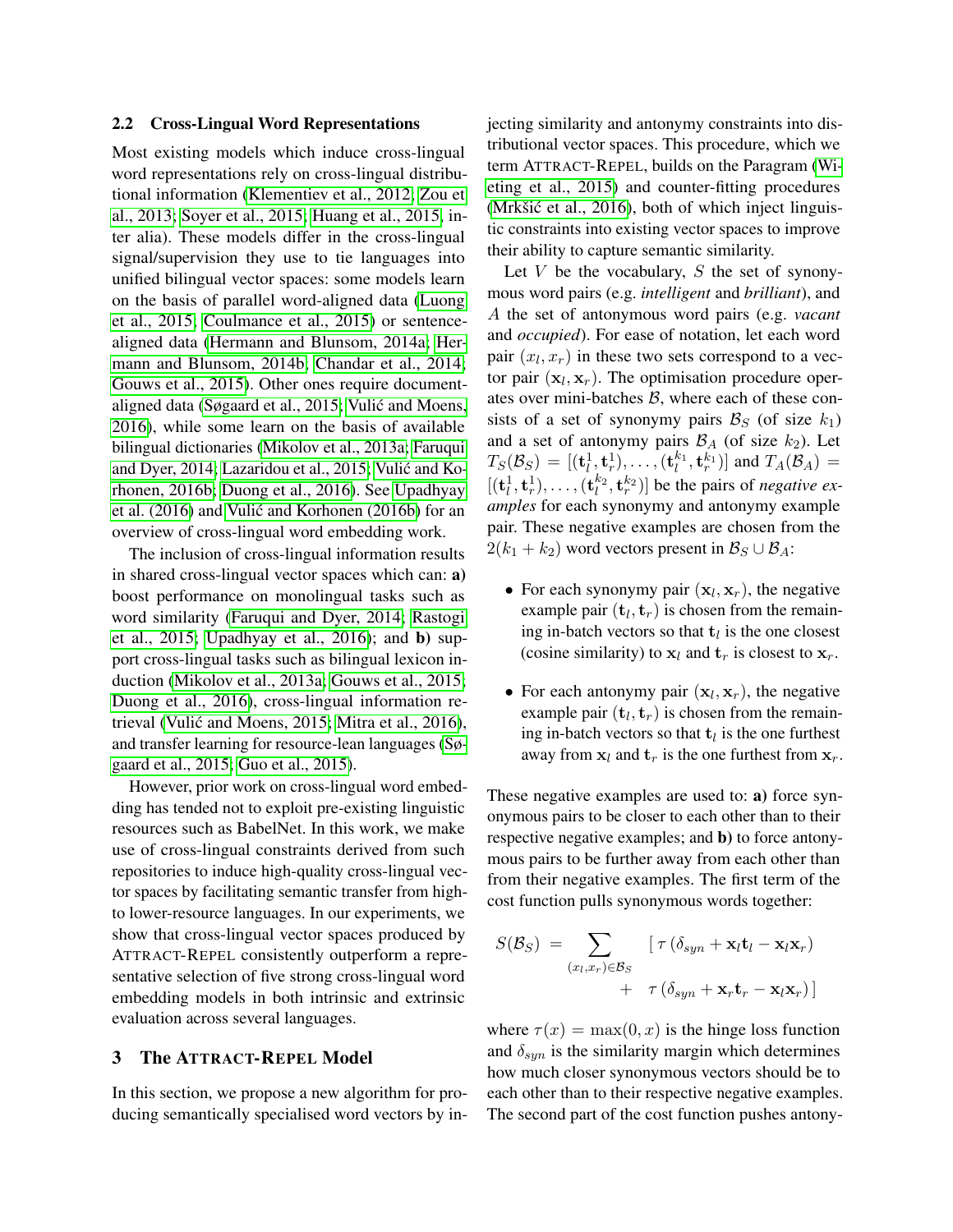mous word pairs away from each other:

$$
A(\mathcal{B}_A) = \sum_{(x_l, x_r) \in \mathcal{B}_A} \left[ \tau (\delta_{ant} + \mathbf{x}_l \mathbf{x}_r - \mathbf{x}_l \mathbf{t}_l) + \tau (\delta_{ant} + \mathbf{x}_l \mathbf{x}_r - \mathbf{x}_r \mathbf{t}_r) \right]
$$

In addition to these two terms, we include an additional regularisation term which aims to *preserve* the abundance of high-quality semantic content present in the initial (distributional) vector space, as long as this information does not contradict the injected linguistic constraints. If  $V(\mathcal{B})$  is the set of all word vectors present in the given mini-batch, then:

$$
R(\mathcal{B}_{S}, \mathcal{B}_{A}) = \sum_{\mathbf{x}_{i} \in V(\mathcal{B}_{S} \cup \mathcal{B}_{A})} \lambda_{reg} ||\widehat{\mathbf{x}}_{i} - \mathbf{x}_{i}||_{2}
$$

where  $\lambda_{req}$  is the L2 regularisation constant and  $\hat{x_i}$ denotes the original (distributional) word vector for word  $x_i$ . The final cost function of the ATTRACT-REPEL algorithm can then be expressed as:

$$
C(\mathcal{B}_S, \mathcal{B}_A) = S(\mathcal{B}_S) + A(\mathcal{B}_A) + R(\mathcal{B}_S, \mathcal{B}_A)
$$

Comparison to Prior Work ATTRACT-REPEL draws inspiration from three methods: 1) retrofitting [\(Faruqui et al., 2015\)](#page-13-0); 2) PARAGRAM [\(Wieting](#page-15-0) [et al., 2015\)](#page-15-0); and 3) counter-fitting (Mrkšić et al., [2016\)](#page-14-4). Whereas retrofitting and PARAGRAM do not consider antonymy, counter-fitting models both synonymy and antonymy. ATTRACT-REPEL differs from this method in two important ways:

1. Context-Sensitive Updates: Counter-fitting uses *attract* and *repel* terms which pull synonyms together and push antonyms apart without considering their relation to other word vectors. For example, its 'attract term' is given by:

$$
Attract(S) = \sum_{(\mathbf{x}_l, \mathbf{x}_r) \in S} \tau(\delta_{syn} - \mathbf{x}_l \mathbf{x}_r)
$$

where  $S$  is the set of synonymy constraints and  $\delta_{syn}$  is the (minimum) similarity enforced between synonyms. Conversely, ATTRACT-REPEL fine-tunes vector spaces by operating over minibatches of example pairs, updating word vectors only if the position of their negative example implies a stronger semantic relation than that expressed by the position of its target example. Importantly, ATTRACT-REPEL makes finegrained updates to both the example pair *and* the negative examples, rather than updating the example word pair but ignoring how this affects its relation to all other word vectors.

2. Regularisation: Counter-fitting preserves distances between pairs of word vectors in the initial vector space, trying to 'pull' the words' neighbourhoods with them as they move to incorporate external knowledge. The radius of this initial neighbourhood introduces an opaque hyperparameter to the procedure. Conversely, ATTRACT-REPEL implements standard L2 regularisation, which 'pulls' each vector towards its distributional vector representation.

In our intrinsic evaluation (Sect. 5), we perform an exhaustive comparison of these models, showing that ATTRACT-REPEL significantly outperforms counterfitting in both mono- and cross-lingual setups.

**Optimisation** Following [Wieting et al. \(2015\)](#page-15-0), we use the AdaGrad algorithm [\(Duchi et al., 2011\)](#page-13-19) to train the word embeddings for five epochs, which suffices for the magnitude of the parameter updates to converge. Similar to [Faruqui et al. \(2015\)](#page-13-0), [Wieting](#page-15-0) et al.  $(2015)$  and Mrkšić et al.  $(2016)$ , we do not use early stopping. By not relying on language-specific validation sets, the ATTRACT-REPEL procedure can induce semantically specialised word vectors for languages with no intrinsic evaluation datasets.[4](#page-4-0)

Hyperparameter Tuning We use Spearman's correlation of the final word vectors with the Multilingual WordSim-353 gold-standard association dataset [\(Finkelstein et al., 2002;](#page-13-20) [Leviant and Reichart, 2015\)](#page-14-6). The ATTRACT-REPEL procedure has six hyperparameters: the regularization constant  $\lambda_{rea}$ , the similarity and antonymy margins  $\delta_{sim}$  and  $\delta_{ant}$ , mini-batch sizes  $k_1$  and  $k_2$ , and the size of the PPDB constraint set used for each language (larger sizes include more constraints, but also a larger proportion of false synonyms). We ran a grid search over these for the four SimLex languages, choosing the hyperparameters which achieved the best WordSim-3[5](#page-4-1)3 score.<sup>5</sup>

<span id="page-4-1"></span><sup>5</sup>We ran the grid search over  $\lambda_{reg} \in [10^{-3}, \ldots, 10^{-10}]$ ,  $\delta_{sim}, \delta_{ant} \in [0, 0.1, \ldots, 1.0], k_1, k_2 \in [10, 25, 50, 100, 200]$ 

<span id="page-4-0"></span><sup>&</sup>lt;sup>4</sup>Many languages are present in semi-automatically constructed lexicons such as BabelNet or PPDB (see the discussion in Sect. 4.2.). However, intrinsic evaluation datasets such as SimLex-999 exist for very few languages, as they require expert translators and skilled annotators.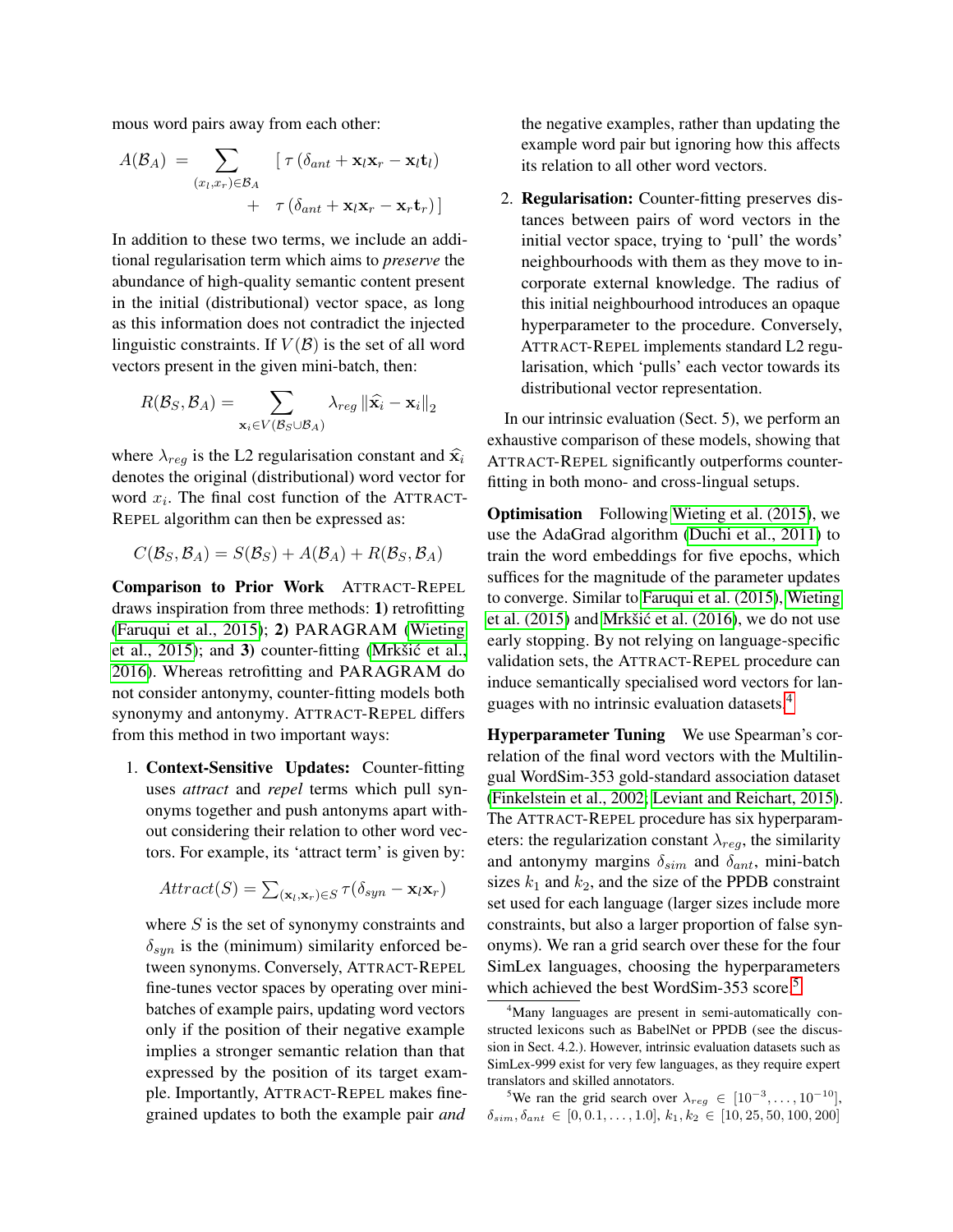|                | English                  |          | German |     | <b>Italian</b> |     | <b>Russian</b> |     |  |
|----------------|--------------------------|----------|--------|-----|----------------|-----|----------------|-----|--|
|                | svn                      | ant      | syn    | ant | syn            | ant | svn            | ant |  |
| <b>English</b> | 640                      | <u>خ</u> | 246    |     | 356            | 24  | 196            | 9   |  |
| German         |                          |          | 135    |     |                |     |                | 6   |  |
| <b>Italian</b> | $\overline{\phantom{0}}$ |          |        |     | 159            |     | 220            |     |  |
| <b>Russian</b> | $\overline{\phantom{0}}$ |          |        |     |                |     | 48             |     |  |

<span id="page-5-1"></span>Table 2: Linguistic constraint counts (in thousands). For each language pair, the two figures show the number of injected synonymy and antonymy constraints. Monolingual constraints (the diagonal elements) are underlined.

# 4 Experimental Setup

#### 4.1 Distributional Vectors

We first present our sixteen experimental languages: English (EN), German (DE), Italian (IT), Russian (RU), Dutch (NL), Swedish (SV), French (FR), Spanish (ES), Portuguese (PT), Polish (PL), Bulgarian (BG), Croatian (HR), Irish (GA), Persian (FA) and Vietnamese (VI). The first four languages are those of the Multilingual SimLex-999 dataset.

For the four SimLex languages, we employ four well-known, high-quality word vector collections: a) The Common Crawl GloVe English vectors from Pen-nington et al. [\(2014\)](#page-14-1); **b**) German vectors from Vulić and Korhonen [\(2016a\)](#page-15-19); c) Italian vectors from Dinu et al. [\(2015\)](#page-13-21); and d) Russian vectors from Kutuzov and Andreev [\(2015\)](#page-14-25). In addition, for each of the 16 languages we also train the skip-gram with negative sampling variant of the word2vec model [\(Mikolov](#page-14-0) [et al., 2013b\)](#page-14-0), on the latest Wikipedia dump of each language, to induce 300-dimensional word vectors.<sup>[6](#page-5-0)</sup>

# 4.2 Linguistic Constraints

Table [2](#page-5-1) shows the number of monolingual and crosslingual constraints for the four SimLex languages.

Monolingual Similarity We employ the Multilingual Paraphrase Database [\(Ganitkevitch and Callison-](#page-13-8)[Burch, 2014\)](#page-13-8). This resource contains paraphrases automatically extracted from parallel-aligned corpora

and over the six PPDB sizes for the four SimLex languages.  $\lambda_{reg}$  = 10<sup>-9</sup>,  $\delta_{sim}$  = 0.6,  $\delta_{ant}$  = 0.0 and  $k_1$  =  $k_2$  ∈ [10, 25, 50] consistently achieved the best performance (we use  $k_1 = k_2 = 50$  in all experiments for consistency). The PPDB constraint set size *XL* was best for English, German and Italian, and *M* achieved the best performance for Russian.

for ten of our sixteen languages. In our experiments, the remaining six languages (HE, HR, SV, GA, VI, FA) serve as examples of *lower-resource* languages, as they have no monolingual synonymy constraints.

Cross-Lingual Similarity We employ BabelNet, a multilingual semantic network automatically constructed by linking Wikipedia to WordNet [\(Navigli](#page-14-5) [and Ponzetto, 2012;](#page-14-5) [Ehrmann et al., 2014\)](#page-13-3). BabelNet groups words from different languages into *Babel synsets*. We consider two words from any (distinct) language pair to be synonymous if they belong to (at least) one set of synonymous Babel synsets. We made use of all BabelNet word senses tagged as *conceptual* but ignored the ones tagged as *Named Entities*.

Given a large collection of *cross-lingual* semantic constraints (e.g. the translation pair *en\_sweet* and *it\_dolce*), ATTRACT-REPEL can use them to bring the vector spaces of different languages together into a shared cross-lingual space. Ideally, sharing information across languages should lead to improved semantic content for each language, especially for those with limited monolingual resources.

Antonymy BabelNet is also used to extract *both* monolingual *and* cross-lingual antonymy constraints. Following [Faruqui et al. \(2015\)](#page-13-0), who found PPDB constraints more beneficial than the WordNet ones, we do not use BabelNet for monolingual synonymy.

Availability of Resources Both PPDB and Babel-Net are created automatically. However, PPDB relies on large, high-quality parallel corpora such as Europarl [\(Koehn, 2005\)](#page-14-26). In total, Multilingual PPDB provides collections of paraphrases for 22 languages. On the other hand, BabelNet uses Wikipedia's *interlanguage links* and statistical machine translation (Google Translate) to provide cross-lingual mappings for 271 languages. In our evaluation, we show that PPDB and BabelNet can be used jointly to improve word representations for lower-resource languages by tying them into bilingual spaces with high-resource ones. We validate this claim on Hebrew and Croatian, which act as 'lower-resource' languages because of their lack of any PPDB resource and their relatively small Wikipedia sizes.<sup>[7](#page-5-2)</sup>

<span id="page-5-0"></span><sup>&</sup>lt;sup>6</sup>The frequency cut-off was set to 50: words that occurred less frequently were removed from the vocabularies. Other word2vec parameters were set to the standard values [\(Vulic´](#page-15-19) [and Korhonen, 2016a\)](#page-15-19): 15 epochs, 15 negative samples, global (decreasing) learning rate: 0.025, subsampling rate:  $1e - 4$ .

<span id="page-5-2"></span> $7$ Hebrew and Croatian Wikipedias (which are used to induce their BabelNet constraints) currently consist of 203,867 / 172,824 articles, ranking them 40th / 42nd by size.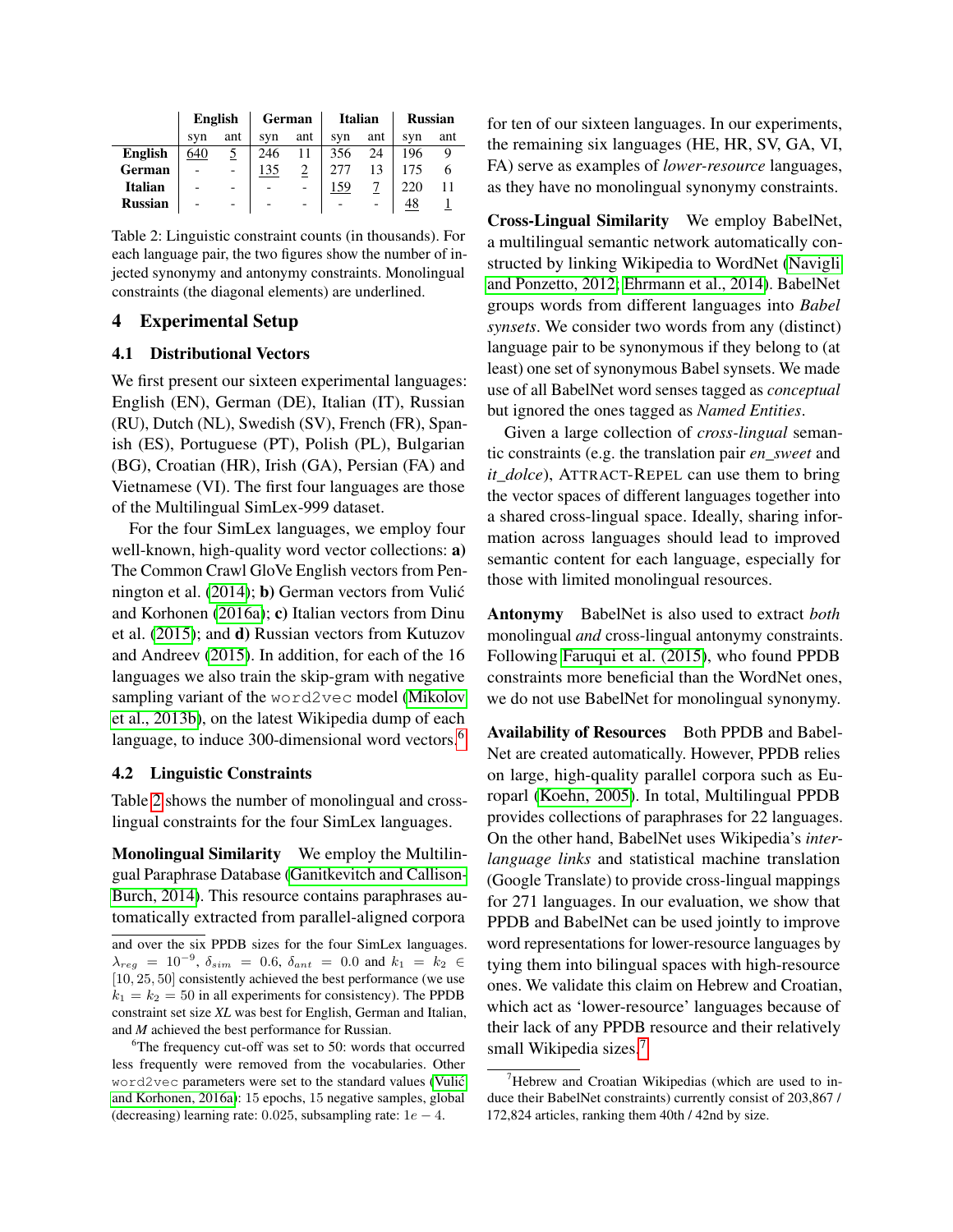# 5 Intrinsic Evaluation

#### 5.1 Datasets

Spearman's rank correlation with the SimLex-999 dataset [\(Hill et al., 2015\)](#page-13-1) is used as the intrinsic evaluation metric throughout the experiments. Unlike other gold standard resources such as WordSim-353 [\(Finkelstein et al., 2002\)](#page-13-20) or MEN [\(Bruni et al., 2014\)](#page-12-10), SimLex-999 consists of word pairs scored by annotators instructed to discern between semantic similarity and conceptual association, so that related but nonsimilar words (e.g. *book* and *read*) have a low rating.

[Leviant and Reichart \(2015\)](#page-14-6) translated SimLex-999 to German, Italian and Russian, crowd-sourcing the similarity scores from native speakers of these languages. We use this resource for multilingual intrinsic evaluation. $8$  To investigate the portability of our approach to lower-resource languages, we used the same experimental setup to collect SimLex-[9](#page-6-1)99 datasets for Hebrew and Croatian.<sup>9</sup> For English vectors, we also report Spearman's correlation with SimVerb-3500 [\(Gerz et al., 2016\)](#page-13-2), a semantic similarity dataset that focuses on verb pair similarity.

#### 5.2 Experiments

Monolingual and Cross-Lingual Specialisation We start from distributional vectors for the SimLex languages: English, German, Italian and Russian. For each language, we first perform semantic specialisation of these spaces using: a) monolingual synonyms; b) monolingual antonyms; and c) the combination of both. We then add cross-lingual synonyms and antonyms to these constraints and train a shared fourlingual vector space for these languages.

Comparison to Baseline Methods Both monoand cross-lingual specialisation was performed using ATTRACT-REPEL and counter-fitting, in order to conclusively determine which of the two methods exhibited superior performance. Retrofitting and PARA-GRAM methods only inject synonymy, and their cost functions can be expressed using sub-components of

counter-fitting and ATTRACT-REPEL cost functions. As such, the performance of the two investigated methods when they make use of similarity (but not antonymy) constraints illustrates the performance range of the two preceding models.

Importance of Initial Vectors We use three different sets of initial vectors: a) well-known distributional word vector collections (Sect. 4.1); b) distributional vectors trained on the latest Wikipedia dumps; and c) word vectors randomly initialised using the XAVIER initialisation [\(Glorot and Bengio, 2010\)](#page-13-22).

Specialisation for Lower-Resource Languages In this experiment, we first construct bilingual spaces which combine: a) one of the four SimLex languages; with **b**) each of the other twelve languages.<sup>[10](#page-6-2)</sup> Since each pair contains at least one SimLex language, we can analyse the improvement over monolingual specialisation to understand how robust the performance gains are across different language pairs. We next use the newly collected SimLex datasets for Hebrew and Croatian to evaluate the extent to which bilingual semantic specialisation using ATTRACT-REPEL and BabelNet constraints can improve word representations for lower-resource languages.

Comparison to State-of-the-Art Bilingual Spaces The English-Italian and English-German bilingual spaces induced by ATTRACT-REPEL were compared to five state-of-the-art methods for constructing bilingual vector spaces: 1. [\(Mikolov et al., 2013a\)](#page-14-21), retrained using the constraints used by our model; and 2.-5. [\(Hermann and Blunsom, 2014a;](#page-13-13) [Gouws et al.,](#page-13-15) [2015;](#page-13-15) Vulić and Korhonen, 2016a; Vulić and Moens, [2016\)](#page-15-15). The latter models use various sources of supervision (word-, sentence- and document-aligned corpora), which means they cannot be trained using our sets of constraints. For these models, we use competitive setups proposed in [\(Vulic and Korhonen,](#page-15-19) ´ [2016a\)](#page-15-19). The goal of this experiment is to show that vector spaces induced by ATTRACT-REPEL exhibit better intrinsic and extrinsic performance when deployed in language understanding tasks.

<span id="page-6-0"></span> ${}^{8}$ [Leviant and Reichart \(2015\)](#page-14-6) also re-scored the original English SimLex. We report results on their version, but also provide numbers for the original dataset for comparability.

<span id="page-6-1"></span><sup>&</sup>lt;sup>9</sup>The 999 word pairs and annotator instructions were translated by native speakers and scored by 10 annotators. The interannotator agreement scores (Spearman's  $\rho$ ) were 0.77 (pairwise) and 0.87 (mean) for Croatian, and 0.59 / 0.71 for Hebrew.

<span id="page-6-2"></span><sup>&</sup>lt;sup>10</sup>Hyperparameters: we used  $\delta_{sim}$  = 0.6,  $\delta_{ant}$  = 0.0 and  $\lambda_{reg} = 10^{-9}$ , which achieved the best performance when tuned for the original SimLex languages. The largest available PPDB size was used for the six languages with available PPDB (French, Spanish, Portuguese, Polish, Bulgarian and Dutch).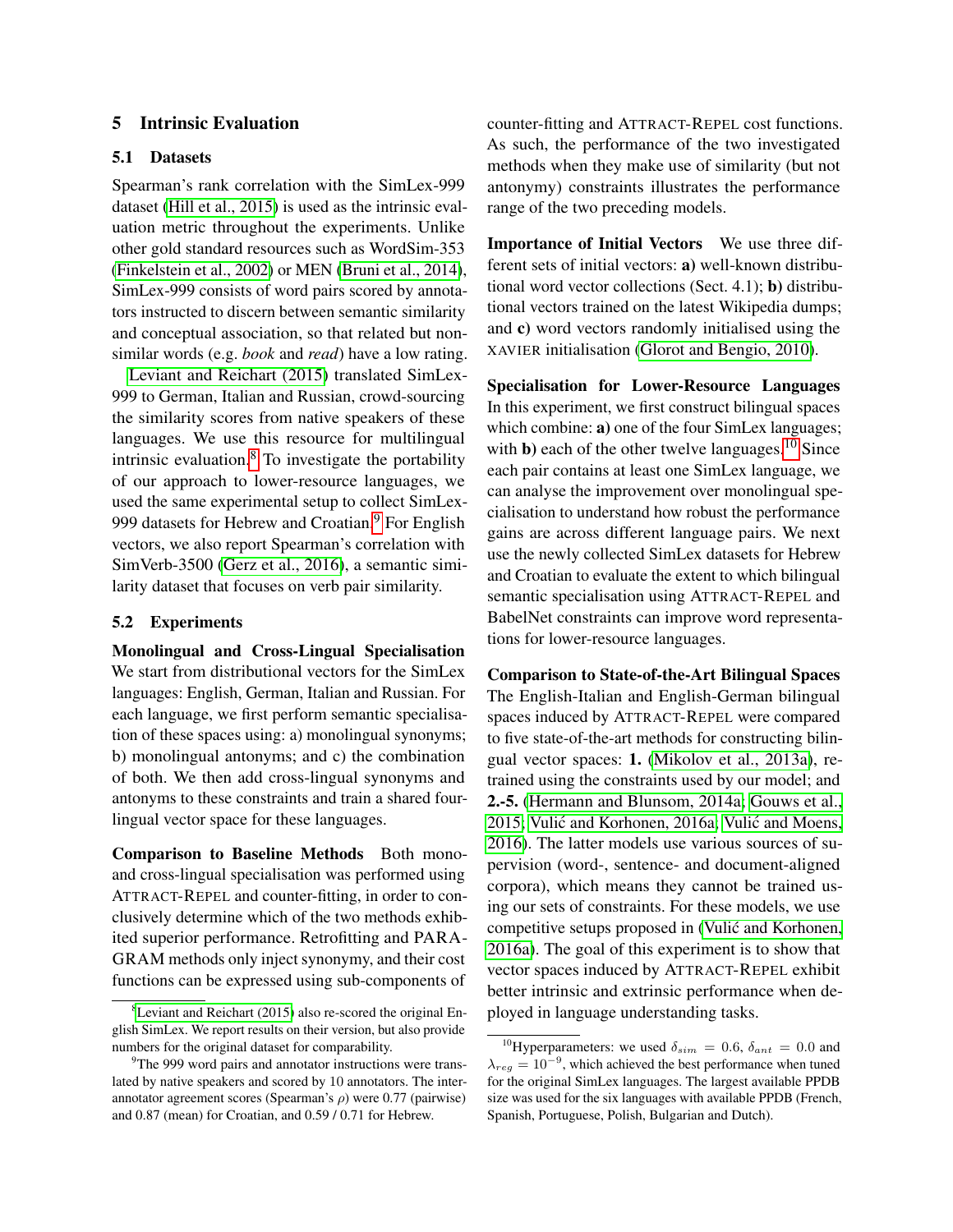| <b>Word Vectors</b>                                            | <b>English</b> | German | <b>Italian</b> | <b>Russian</b> |
|----------------------------------------------------------------|----------------|--------|----------------|----------------|
| <b>Monolingual Distributional Vectors</b>                      | 0.32           | 0.28   | 0.36           | 0.38           |
| COUNTER-FITTING: Mono-Syn                                      | 0.45           | 0.24   | 0.29           | 0.46           |
| <b>COUNTER-FITTING: Mono-Ant</b>                               | 0.33           | 0.28   | 0.47           | 0.42           |
| COUNTER-FITTING: Mono-Syn + Mono-Ant                           | 0.50           | 0.26   | 0.35           | 0.49           |
| COUNTER-FITTING: Cross-Syn                                     | 0.46           | 0.43   | 0.45           | 0.37           |
| COUNTER-FITTING: Mono-Syn + Cross-Syn                          | 0.47           | 0.40   | 0.43           | 0.45           |
| $COUNTER-FITTING: Mono-Syn + Mono-Ant + Cross-Syn + Cross-Ant$ | 0.53           | 0.41   | 0.49           | 0.48           |
| ATTRACT-REPEL: Mono-Syn                                        | 0.56           | 0.40   | 0.46           | 0.53           |
| ATTRACT-REPEL: Mono-Ant                                        | 0.42           | 0.30   | 0.45           | 0.41           |
| ATTRACT-REPEL: Mono-Syn + Mono-Ant                             | 0.65           | 0.43   | 0.56           | 0.56           |
| ATTRACT-REPEL: Cross-Syn                                       | 0.57           | 0.53   | 0.58           | 0.46           |
| ATTRACT-REPEL: Mono-Syn + Cross-Syn                            | 0.61           | 0.58   | 0.59           | 0.54           |
| ATTRACT-REPEL: Mono-Syn + Mono-Ant + Cross-Syn + Cross-Ant     | 0.71           | 0.62   | 0.67           | 0.61           |

<span id="page-7-0"></span>Table 3: Multilingual SimLex-999. The effect of using the COUNTER-FITTING and ATTRACT-REPEL procedures to inject mono- and cross-lingual synonymy and antonymy constraints into the four collections of distributional word vectors. Our best results set the new state-of-the-art performance for all four languages.

| <b>Word Vectors</b>                | EN   | DE.     | тг   | <b>RU</b> |
|------------------------------------|------|---------|------|-----------|
| Random Init. (No Info.)            | 0.01 | $-0.03$ | 0.02 | $-0.03$   |
| A-R: Monolingual Cons.             | 0.54 | 0.33    | 0.29 | 0.35      |
| A-R: Mono + Cross-Ling.            | 0.66 | 0.49    | 0.59 | 0.51      |
| <b>Distributional Wiki Vectors</b> | 0.32 | 0.31    | 0.28 | 0.19      |
| A-R: Monolingual Cons.             | 0.61 | 0.48    | 0.53 | 0.52      |
| A-R: Mono + Cross-Ling.            | 0.66 | 0.60    | 0.65 | 0.54      |

<span id="page-7-1"></span>Table 4: Multilingual SimLex-999. The effect of ATTRACT-REPEL (A-R) on alternative sets of starting word vectors (Random = XAVIER initialisation).

# 5.3 Results and Discussion

Table [3](#page-7-0) shows the effects of monolingual and crosslingual semantic specialisation of four well-known distributional vector spaces for the SimLex languages. Monolingual specialisation leads to very strong improvements in the SimLex performance across all languages. Cross-lingual specialisation brings further improvements, with all languages benefiting from sharing the cross-lingual vector space. Italian in particular shows strong evidence of effective transfer, with Italian vectors' performance coming close to the top-performing English ones.

Comparison to Baselines Table [3](#page-7-0) gives an exhaustive comparison of ATTRACT-REPEL to counterfitting: ATTRACT-REPEL achieved substantially stronger performance in all experiments. We believe these results conclusively show that the finegrained updates and L2 regularisation employed by ATTRACT-REPEL present a better alternative to the context-insensitive attract/repel terms and pair-wise regularisation employed by counter-fitting.

State-of-the-Art [Wieting et al. \(2016\)](#page-15-20) note that the hyperparameters of the widely used Paragram-SL999 vectors [\(Wieting et al., 2015\)](#page-15-0) are tuned on SimLex-999, and as such are not comparable to methods which holdout the dataset. This implies that further work which uses these vectors (e.g., (Mrkšić et al., [2016;](#page-14-4) [Recski et al., 2016\)](#page-14-18)) as starting point does not yield meaningful high scores either. Our reported English score of 0.71 on the Multilingual SimLex-999 corresponds to 0.751 on the original SimLex-999: it outperforms the 0.706 score reported by [Wieting et](#page-15-20) [al. \(2016\)](#page-15-20) and sets a new high score for this dataset. Similarly, the SimVerb-3500 score of these vectors is 0.674, outperforming the current state-of-the-art score of 0.628 reported by [Gerz et al. \(2016\)](#page-13-2).

Starting Distributional Spaces Table [4](#page-7-1) repeats the previous experiment with two different sets of initial vector spaces: a) randomly initialised word vectors;<sup>[11](#page-7-2)</sup> and **b**) skip-gram with negative sampling vectors trained on the latest Wikipedia dumps. The randomly initialised vectors serve to decouple the impact of injecting external knowledge from the information embedded in the distributional vectors. The random vectors benefit from both mono- and crosslingual specialisation: the English performance is surprisingly strong, with other languages suffering more from the lack of initialisation.

<span id="page-7-2"></span><sup>&</sup>lt;sup>11</sup>The XAVIER initialisation populates the values for each word vector by uniformly sampling from the interval  $\left[-\frac{\sqrt{6}}{\sqrt{d}},+\frac{\sqrt{6}}{\sqrt{d}}\right]$ , where d is the vector dimensionality. This is a typical init method in neural nets research [\(Goldberg, 2015;](#page-13-23) [Bengio et al., 2013\)](#page-12-11).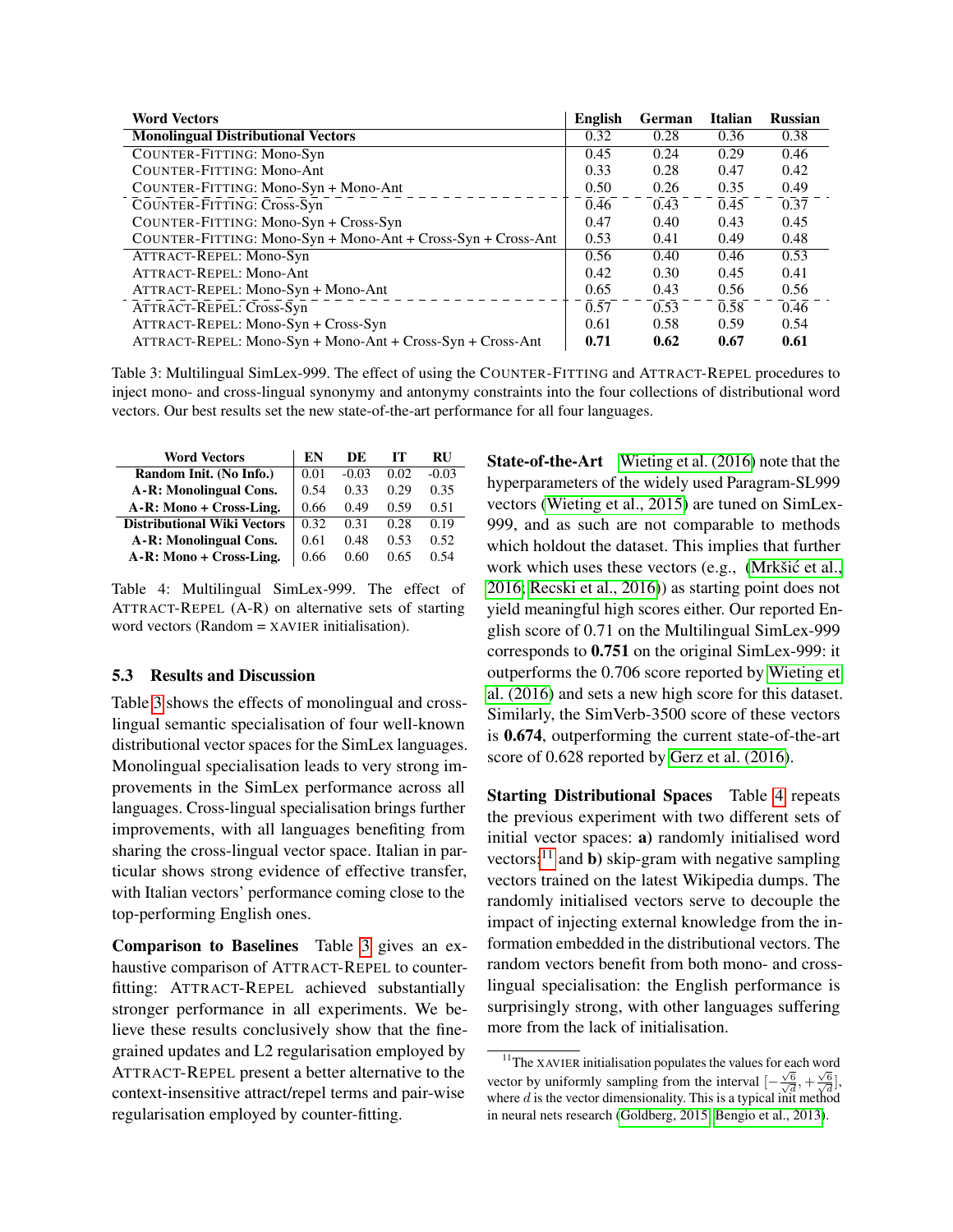|                | Mono. | SimLex Languages |      |      |           | PPDB available |      |      |      |      | No PPDB available |           |      |      |      |      |      |
|----------------|-------|------------------|------|------|-----------|----------------|------|------|------|------|-------------------|-----------|------|------|------|------|------|
|                | Spec. |                  | DE   |      | <b>RU</b> | NL             | FR   | ES   | PТ   | PL   | BG                | <b>HR</b> | HE   | GA   |      | FA   | -SV  |
| <b>English</b> | 0.65  | $\sim$           | 0.69 | 0.70 | 0.70      | 0.70           | 0.72 | 0.72 | 0.70 | 0.70 | 0.68              | 0.70      | 0.66 | 0.65 | 0.67 | 0.68 | 0.70 |
| German         | 0.43  | 0.61             |      | 0.58 | 0.56      | 0.55           | 0.60 | 0.59 | 0.56 | 0.54 | 0.52              | 0.53      | 0.50 | 0.49 | 0.48 | 0.51 | 0.55 |
| <b>Italian</b> | 0.56  | 0.69             | 0.65 | ۰    | 0.64      | 0.67           | 0.68 | 0.68 | 0.66 | 0.66 | 0.62              | 0.63      | 0.59 | 0.60 | 0.58 | 0.61 | 0.63 |
| <b>Russian</b> | 0.56  | 0.63             | 0.59 | 0.62 | ۰.        | 0.61           | 0.61 | 0.62 | 0.58 | 0.60 | 0.61              | 0.59      | 0.56 | 0.57 | 0.58 |      | 0.60 |

<span id="page-8-0"></span>Table 5: SimLex-999 performance. Tying the SimLex languages into bilingual vector spaces with 16 different languages. The first number in each row represents monolingual specialisation. All but two of the bilingual spaces improved over these baselines. The EN-FR vectors set a new high score of 0.754 on the original (English) SimLex-999.

|                | Distrib. | + EN | + DE | $+IT$ | + RU |
|----------------|----------|------|------|-------|------|
| <b>Hebrew</b>  | 0.28     | 0.51 | 0.46 | 0.52  | 0.45 |
| Croatian       | 0.21     | 0.62 | 0.49 | 0.58  | 0.54 |
| <b>English</b> | 0.32     |      | 0.61 | 0.66  | 0.63 |
| German         | 0.28     | 0.58 |      | 0.55  | 0.49 |
| <b>Italian</b> | 0.36     | 0.69 | 0.66 |       | 0.63 |
| <b>Russian</b> | 0.38     | 0.56 | 0.52 | 0.55  |      |

<span id="page-8-2"></span>Table 6: Bilingual semantic specialisation for: a) Hebrew and Croatian; and b) the original SimLex languages. Each row shows how SimLex scores for that language improve when its distributional vectors are tied into bilingual vector spaces with the four high-resource languages.

When comparing distributional vectors trained on Wikipedia to the high-quality word vector collections used in Table [3,](#page-7-0) the Italian and Russian vectors in particular start from substantially weaker SimLex scores. The difference in performance is largely mitigated through semantic specialisation. However, all vector spaces still exhibit weaker performance compared to those in Table [3.](#page-7-0) We believe this shows that the quality of the initial distributional vector spaces is important, but can in large part be compensated for through semantic specialisation.

Bilingual Specialisation Table [5](#page-8-0) shows the effect of combining the four original SimLex languages with each other and with twelve other languages (Sect. 4.1). Bilingual specialisation substantially improves over monolingual specialisation for *all language pairs*. This indicates that our improvements are language independent to a large extent.

Interestingly, even though we use no monolingual synonymy constraints for the six right-most languages, combining them with the SimLex languages still improved word vector quality for these four highresource languages. The reason why even resourcedeprived languages such as Irish help improve vector space quality of high-resource ones such as English or Italian is that they provide implicit indicators of semantic similarity. English words which map to the same Irish word are likely to be synonyms, even if those English pairs are not present in the PPDB datasets [\(Faruqui and Dyer, 2014\)](#page-13-16).<sup>[12](#page-8-1)</sup>

Lower-Resource Languages The previous experiment indicates that bilingual specialisation further improves the (already) high-quality estimates for highresource languages. However, it does little to show how much (or if) the word vectors of lower-resource languages improve during such specialisation. Table [6](#page-8-2) investigates this proposition using the newly collected SimLex datasets for Hebrew and Croatian.

Tying the distributional vectors for these languages (which have no monolingual constraints) into crosslingual spaces with high-resource ones (which do, in our case from PPDB) leads to substantial improvements. Table [6](#page-8-2) also shows how the distributional vectors of the four SimLex languages improve when tied to other languages (in each row, we use monolingual constraints only for the 'added' language). Hebrew and Croatian exhibit similar trends to the original SimLex languages: tying to English and Italian leads to stronger gains than tying to the morphologically sophisticated German and Russian. Indeed, tying to English consistently lead to strongest performance. We believe this shows that bilingual ATTRACT-REPEL specialisation with English promises to produce highquality vector spaces for many lower-resource languages which have coverage among the 271 Babel-Net languages (but are not available in PPDB).

Existing Bilingual Spaces Table [7](#page-9-0) compares the intrinsic (i.e. SimLex-999) performance of bilingual English-Italian and English-German vectors produced by ATTRACT-REPEL to five previously proposed approaches for constructing bilingual vector

<span id="page-8-1"></span><sup>&</sup>lt;sup>12</sup>We release bilingual vector spaces for  $EN + 51$  other languages: the 16 presented here and another 35 languages (all available at <www.github.com/nmrksic/attract-repel>).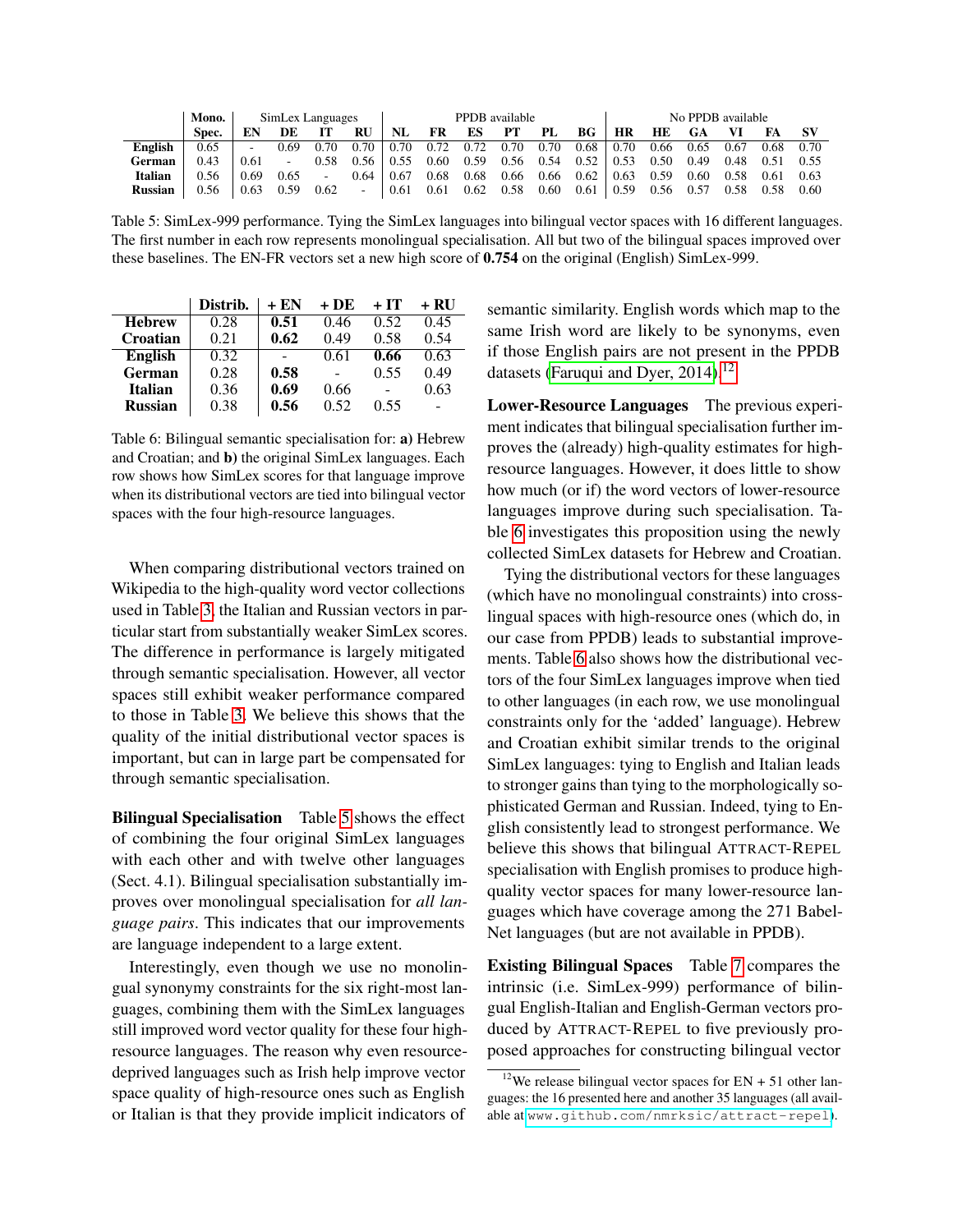|                                |      | EN-IT | <b>EN-DE</b> |      |  |
|--------------------------------|------|-------|--------------|------|--|
| Model                          | EN   | IТ    | EN           | DE   |  |
| (Mikolov et al., 2013a)        | 0.32 | 0.28  | 0.32         | 0.28 |  |
| (Hermann and Blunsom, 2014a)   | 0.40 | 0.34  | 0.38         | 0.35 |  |
| (Gouws et al., 2015)           | 0.25 | 0.18  | 0.25         | 0.14 |  |
| (Vulić and Korhonen, 2016a)    | 0.32 | 0.27  | 0.32         | 0.33 |  |
| (Vulić and Moens, 2016)        | 0.23 | 0.25  | 0.20         | 0.25 |  |
| <b>Bilingual ATTRACT-REPEL</b> | 0.70 | 0.69  | 0.69         | 0.61 |  |

<span id="page-9-0"></span>Table 7: Comparison of the intrinsic quality (SimLex-999) of bilingual spaces produced by the ATTRACT-REPEL method to those produced by five state-of-the-art methods for constructing bilingual vector spaces.

spaces. For both languages in both language pairs, ATTRACT-REPEL achieves substantial gains over all of these methods. In the next section, we show that these differences in intrinsic performance lead to substantial gains in downstream evaluation.

# 6 Downstream Task Evaluation

# 6.1 Dialogue State Tracking

Task-oriented dialogue systems help users achieve goals such as making travel reservations or finding restaurants. In *slot-based* systems, application domains are defined by *ontologies* which enumerate the goals that users can express [\(Young, 2010\)](#page-15-21). The goals are expressed by *slot-value* pairs such as [price: *cheap*] or [food: *Thai*]. For modular task-based systems, the Dialogue State Tracking (DST) component is in charge of maintaining the *belief state*, which is the system's internal distribution over the possible states of the dialogue. Figure [1](#page-9-1) shows the correct dialogue state for each turn of an example dialogue.

Unseen Data/Labels As dialogue ontologies can be very large, many of the possible *class labels* (i.e., the various *food types* or *street names*) will not occur in the training set. To overcome this problem, *delexicalisation-based* DST models [\(Henderson et](#page-13-24) [al., 2014c;](#page-13-24) [Henderson et al., 2014b;](#page-13-25) [Mrkšic et al.,](#page-14-27) ´ [2015;](#page-14-27) [Wen et al., 2017\)](#page-15-22) replace occurrences of ontology values with generic tags which facilitate transfer learning across different ontology values. This is done through exact matching supplemented with *semantic lexicons* which encode rephrasings, morphology and other linguistic variation. For instance, such lexicons would be required to deal with the underlined non-exact matches in Figure [1.](#page-9-1)

User: Suggest something fancy. [price=expensive] System: Sure, where? User: Downtown. Any Korean places? [price=expensive, area=centre, food=Korean] System: Sorry, no Korean places in the centre. User: How about Japanese? [price=expensive, area=centre,

food=Japanese]

<span id="page-9-1"></span>System: Sticks'n'Sushi meets your criteria.

Figure 1: Annotated dialogue states in a sample dialogue. Underlined words show rephrasings for ontology values which are typically handled using semantic dictionaries.

Exact Matching as a Bottleneck Semantic lexicons can be hand-crafted for small dialogue domains. Mrkšić et al. (2016) showed that semantically specialised vector spaces can be used to automatically induce such lexicons for simple dialogue domains. However, as domains grow more sophisticated, the reliance on (manually- or automatically-constructed) semantic dictionaries which list potential rephrasings for ontology values becomes a bottleneck for deploying dialogue systems. Ambiguous rephrasings are just one problematic instance of this approach: a user asking about *Iceland* could be referring to the country or the supermarket chain, and someone asking for songs by *Train* is not interested in train timetables. More importantly, the use of English as the principal language in most dialogue systems research understates the challenges that complex linguistic phenomena present in other languages. In this work, we investigate the extent to which semantic specialisation can empower DST models which *do not rely* on such dictionaries.

Neural Belief Tracker (NBT) The NBT is a novel DST model which operates purely over distributed representations of words, learning to compose utterance and context representations which it then uses to decide which of the potentially many ontologydefined intents (goals) have been expressed by the user (Mrkšić et al., 2017). To overcome the data sparsity problem, the NBT uses *label embedding* to decompose this multi-class classification problem into many binary classification ones: for each slot, the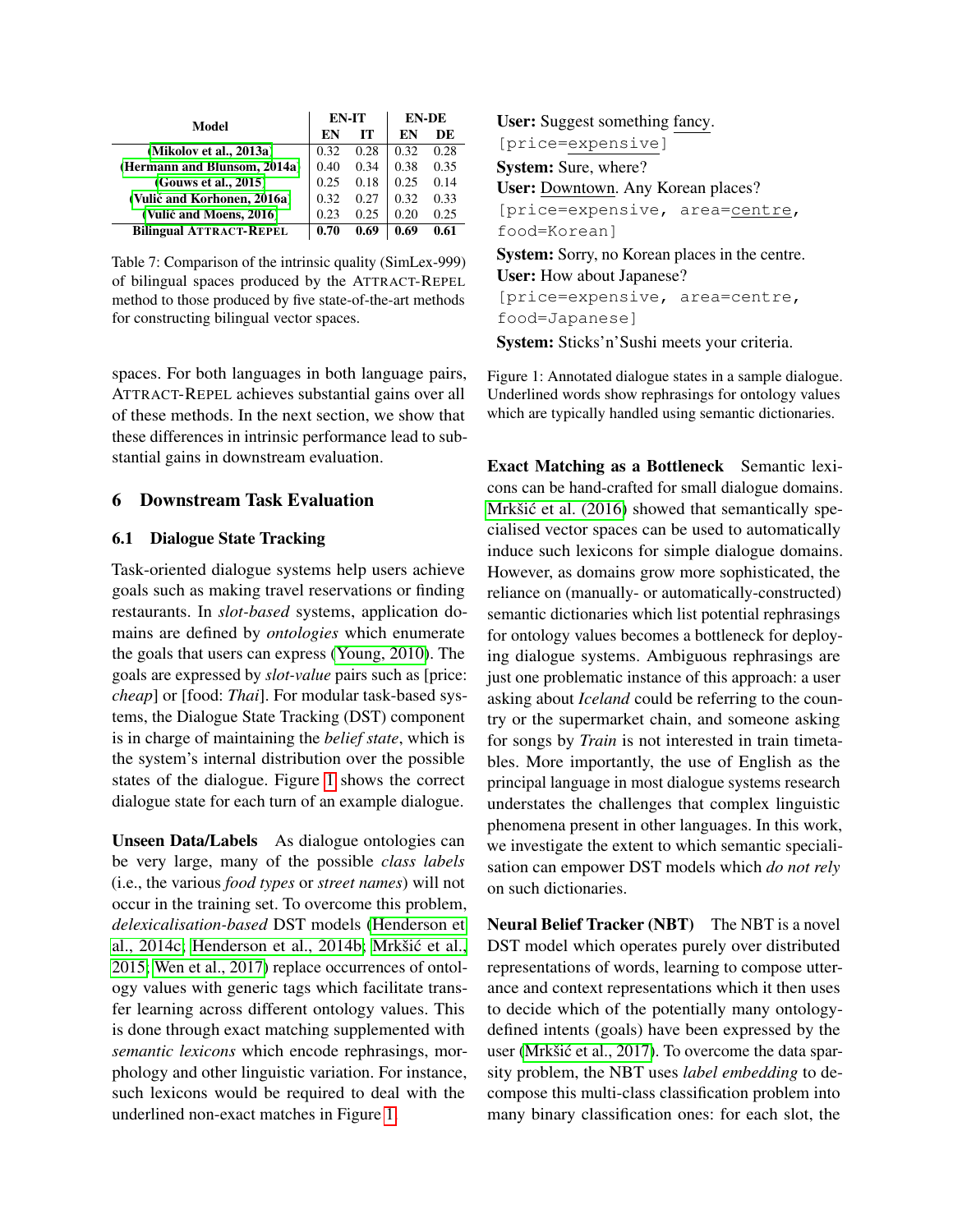model iterates over slot values defined by the ontology, deciding whether each of them was expressed in the current utterance and its surrounding context. The first NBT layer consists of neural networks which produce distributed representations of the user utterance,[13](#page-10-0) the preceding system output and the *embedded label* of the candidate slot-value pair. These representations are then passed to the downstream *semantic decoding* and *context modelling* networks, which subsequently make the binary decision regarding the current slot-value candidate. When contradicting goals are detected (i.e. *cheap* and *expensive*), the model chooses the more probable one.

The NBT training procedure keeps the initial word vectors fixed: that way, at test time, unseen words semantically related to familiar slot values (i.e. *affordable* or *cheaper* to *cheap*) are recognised purely by their position in the original vector space. Thus, it is essential that deployed word vectors are specialised for semantic similarity, as distributional effects which keep antonymous words' vectors together can be very detrimental to DST performance (e.g., by matching *northern* to *south* or *inexpensive* to *expensive*).

The Multilingual WOZ 2.0 Dataset Our DST evaluation is based on the WOZ 2.0 dataset introduced by Wen et al.  $(2017)$  and Mrkšić et al.  $(2017)$ . This dataset is based on the ontology used for the 2nd DST Challenge (DSTC2) [\(Henderson et al., 2014a\)](#page-13-26). It consists of 1,200 Wizard-of-Oz [\(Fraser and Gilbert,](#page-13-27) [1991\)](#page-13-27) dialogues in which Amazon Mechanical Turk users assumed the role of the dialogue system or the caller looking for restaurants in Cambridge, UK. Since users typed instead of using speech and interacted with intelligent assistants, the language they used was more sophisticated than in case of DSTC2, where users would quickly adapt to the system's inability to cope with complex queries. For our experiments, the ontology and 1,200 dialogues were translated to Italian and German through <gengo.com>, a web-based human translation platform.

# 6.2 DST Experiments

The principal evaluation metric in our DST experiments is the *joint goal accuracy*, which represents

the proportion of test set dialogue turns where all the search constraints expressed up to that point in the conversation were decoded correctly. Our DST experiments investigate two propositions:

- 1. Intrinsic vs. Downstream Evaluation If mono- and cross-lingual semantic specialisation improves the semantic content of word vector collections according to intrinsic evaluation, we would expect the NBT model to perform higherquality belief tracking when such improved vectors are deployed. We investigate the difference in DST performance for English, German and Italian when the NBT model employs the following word vector collections: 1) distributional word vectors; 2) monolingual semantically specialised vectors; and 3) monolingual subspaces of the cross-lingual semantically specialised EN-DE-IT-RU vectors. For each language, we also compare to the NBT performance achieved using the five state-of-the-art bilingual vector spaces we compared to in Sect. 5.3.
- 2. Training a Multilingual DST Model The values expressed by the domain ontology (e.g., *cheap*, *north*, *Thai*, etc.) are language independent. If we assume common semantic grounding across languages, we can *decouple* the ontologies from the dialogue corpora and use a *single ontology* (i.e. its values' vector representations) across all languages. Since we know that high-performing English DST is attainable, we will *ground* the Italian and German ontologies (i.e. all slot-value pairs) to the original English ontology. The use of a single ontology coupled with cross-lingual vectors then allows us to combine the training data for multiple languages and train a single NBT model capable of performing belief tracking across all three languages at once. Given a high-quality cross-lingual vector space, combining the languages effectively increases the training set size and should therefore lead to improved performance across all languages.

### 6.3 Results and Discussion

The DST performance of the NBT-CNN model on English, German and Italian WOZ 2.0 datasets is shown in Table [8.](#page-11-0) The first five rows show the performance when the model employs the five baseline

<span id="page-10-0"></span><sup>&</sup>lt;sup>13</sup>There are two variants of the NBT model: **NBT-DNN** and NBT-CNN. In this work, we limit our investigation to the latter one, as it achieved consistently stronger DST performance.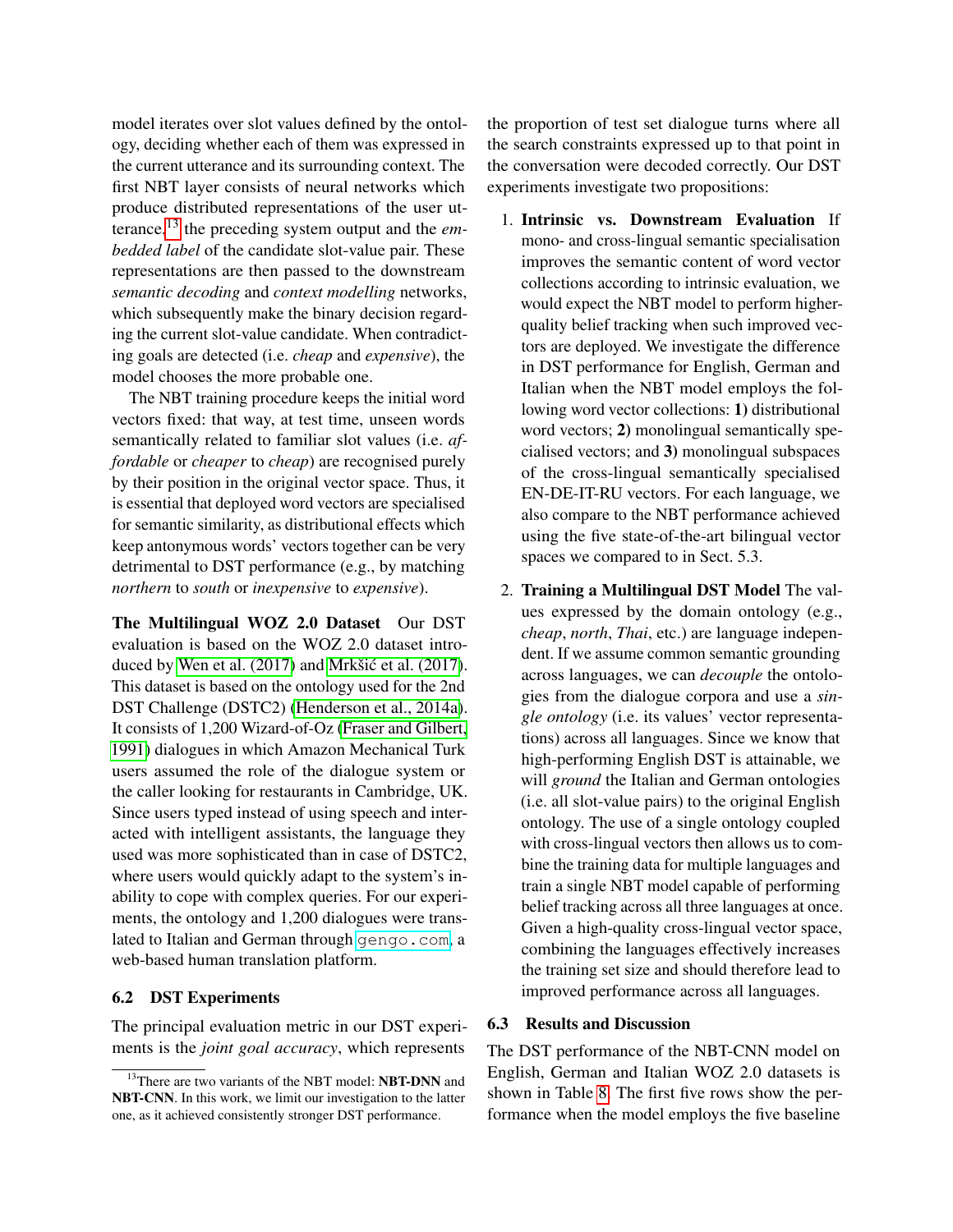Bootstrapping Italian DST Models

Bootstrapping German DST Models



<span id="page-11-1"></span>Figure 2: Joint goal accuracy of the NBT-CNN model for Italian (left) and German (right) WOZ 2.0 test sets as a function of the number of in-language dialogues used for training.

vector spaces. The subsequent three rows show the performance of: a) distributional vector spaces; b) their monolingual specialisation; and c) their EN-DE-IT-RU cross-lingual specialisation. The last row shows the performance of the multilingual DST model trained using *ontology grounding*, where the training data of all three languages was combined and used to train an improved model. Figure [2](#page-11-1) investigates the usefulness of ontology grounding for bootstrapping DST models for new languages with less data: the two figures display the Italian / German performance of models trained using different proportions of the in-language training dataset. The topperforming dash-dotted curve shows the performance of the model trained using the language-specific dialogues and all of the English training data.

The results in Table [8](#page-11-0) show that both types of specialisation improve over DST performance achieved using the distributional vectors or the five baseline bilingual spaces. Interestingly, the bilingual vectors of [Vulic and Korhonen \(2016a\)](#page-15-19) outperform ours for ´ EN (but not for IT and DE) despite their weaker Sim-Lex performance, showing that intrinsic evaluation does not capture all relevant aspects pertaining to word vectors' usability for downstream tasks.

The multilingual DST model trained using ontology grounding offers substantial performance im-

| <b>Word Vector Space</b>                  | EN   | IТ   | DE   |
|-------------------------------------------|------|------|------|
| EN-IT/EN-DE (Mikolov et al., 2013a)       | 78.2 | 71.1 | 50.5 |
| EN-IT/EN-DE (Hermann et al., 2014a)       | 71.7 | 69.3 | 44.7 |
| EN-IT/EN-DE (Gouws et al., 2015)          | 75.0 | 68.4 | 45.4 |
| EN-IT/EN-DE (Vulić et al., 2016a)         | 81.6 | 71.8 | 50.5 |
| EN-IT/EN-DE (Vulić et al., 2016)          | 72.3 | 69.0 | 38.2 |
| <b>Monolingual Distributional Vectors</b> | 77.6 | 71.2 | 46.6 |
| <b>A-R: Monolingual Specialisation</b>    | 80.9 | 72.7 | 52.4 |
| A-R: Cross-Lingual Specialisation         | 80.3 | 75.3 | 55.7 |
| + English Ontology Grounding              | 82.8 | 77.1 | 57.7 |

<span id="page-11-0"></span>Table 8: NBT model accuracy across the three languages. Each figure shows the performance of the model trained using the subspace of the given vector space corresponding to the target language. For the English baseline figures, we show the stronger of the EN-IT / EN-DE figures.

provements, with particularly large gains in the lowdata scenario investigated in Figure [2](#page-11-1) (dash-dotted purple line). This figure also shows that the difference in performance between our mono- and crosslingual vectors is not very substantial. Again, the large disparity in SimLex scores induced only minor improvements in DST performance.

In summary, our results show that: a) semantically specialised vectors benefit DST performance; b) large gains in SimLex scores do not always induce large downstream gains; and c) high-quality crosslingual spaces facilitate transfer learning between languages and offer an effective method for bootstrapping DST models for lower-resource languages.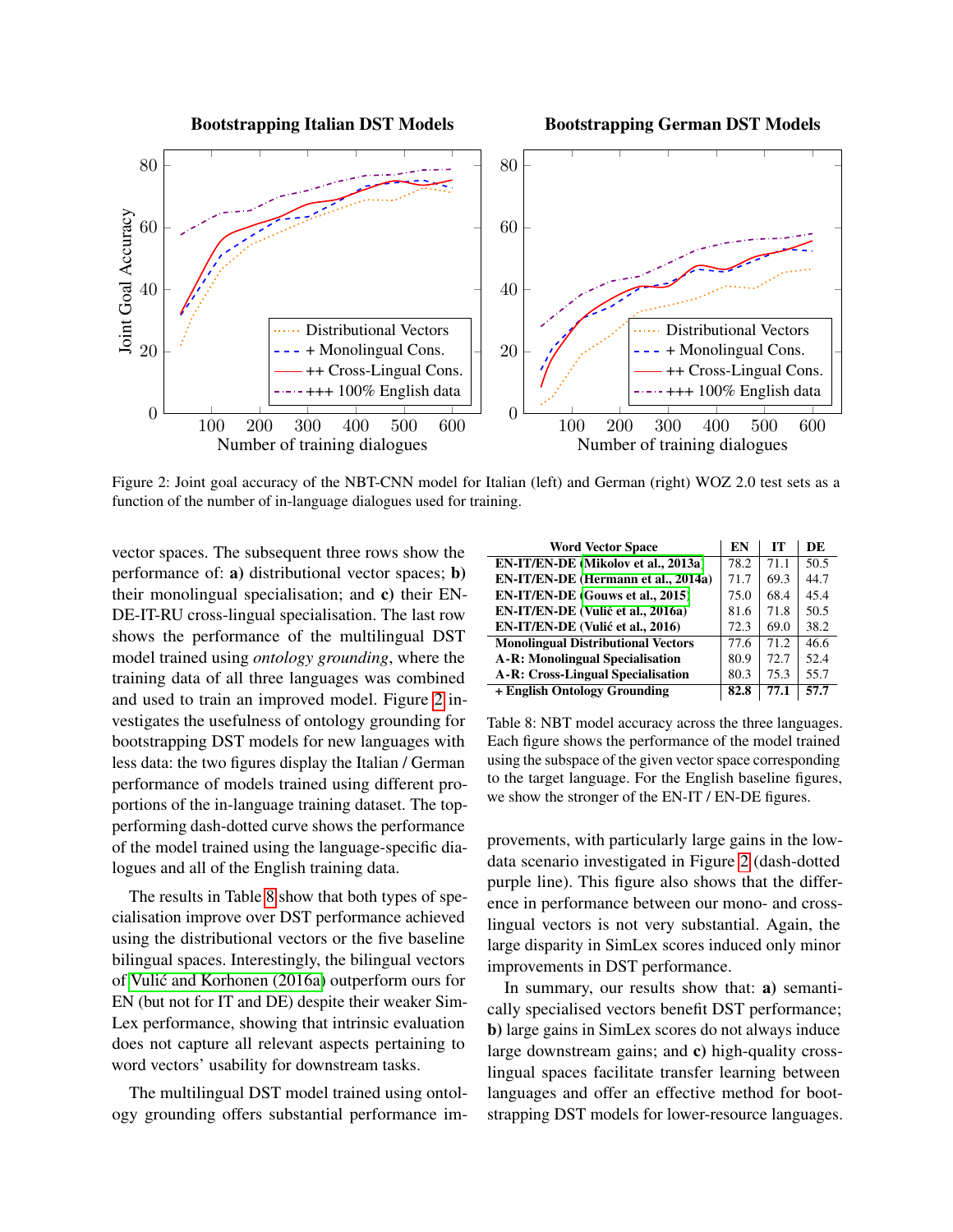Finally, German DST performance is substantially weaker than both English and Italian, corroborating our intuition that linguistic phenomena such as cases and compounding make German DST very challenging. We release these datasets in hope that multilingual DST evaluation can give the NLP community a tool for evaluating downstream performance of vector spaces for morphologically richer languages.

# 7 Conclusion

We have presented a novel ATTRACT-REPEL method for injecting linguistic constraints into word vector space representations. The procedure *semantically specialises* word vectors by jointly injecting mono*and* cross-lingual synonymy and antonymy constraints, creating unified cross-lingual vector spaces which achieve state-of-the-art performance on the well-established SimLex-999 dataset and its multilingual variants. Next, we have shown that ATTRACT-REPEL can induce high-quality vectors for lowerresource languages by tying them into bilingual vector spaces with high-resource ones. We also demonstrated that the substantial gains in intrinsic evaluation translate to gains in the downstream task of dialogue state tracking (DST), for which we release two novel non-English datasets (in German and Italian). Finally, we have shown that our semantically rich cross-lingual vectors facilitate language transfer in DST, providing an effective method for bootstrapping belief tracking models for new languages.

# 7.1 Further Work

Our results, especially with DST, emphasise the need for improving vector space models for morphologically rich languages. Moreover, our intrinsic and task-based experiments exposed the discrepancies between the conclusions that can be drawn from these two types of evaluation. We consider these to be major directions for future work.

# Acknowledgements

The authors would like to thank Anders Johannsen for his help with extracting BabelNet constraints. We would also like to thank our action editor Sebastian Padó and the anonymous TACL reviewers for their constructive feedback. Ivan Vulic, Roi Reichart and ´ Anna Korhonen are supported by the ERC Consolidator Grant LEXICAL (number 648909). Roi Reichart is also supported by the Intel-ICRI grant: Hybrid Models for Minimally Supervised Information Extraction from Conversations.

### References

- <span id="page-12-6"></span>Nikolaos Aletras and Mark Stevenson. 2015. A hybrid distributional and knowledge-based model of lexical semantics. In *Proceedings of the Fourth Joint Conference on Lexical and Computational Semantics, \*SEM*, pages 20–29.
- <span id="page-12-3"></span>Waleed Ammar, George Mulcaire, Miguel Ballesteros, Chris Dyer, and Noah Smith. 2016. Many languages, one parser. *Transactions of the ACL*, 4:431–444.
- <span id="page-12-4"></span>Collin F. Baker, Charles J. Fillmore, and John B. Lowe. 1998. The Berkeley FrameNet project. In *Proceedings of ACL*, pages 86–90.
- <span id="page-12-1"></span>Mohit Bansal, Kevin Gimpel, and Karen Livescu. 2014. Tailoring continuous word representations for dependency parsing. In *Proceedings of ACL*, pages 809–815.
- <span id="page-12-11"></span>Yoshua Bengio, Aaron C. Courville, and Pascal Vincent. 2013. Representation learning: A review and new perspectives. *IEEE Transactions on Pattern Analysis and Machine Intelligence*, 35(8):1798–1828.
- <span id="page-12-5"></span>Jiang Bian, Bin Gao, and Tie-Yan Liu. 2014. Knowledgepowered deep learning for word embedding. In *Proceedings of ECML-PKDD*, pages 132–148.
- <span id="page-12-10"></span>Elia Bruni, Nam-Khanh Tran, and Marco Baroni. 2014. Multimodal distributional semantics. *Journal of Artificial Intelligence Research*, 49:1–47.
- <span id="page-12-9"></span>Sarath A.P. Chandar, Stanislas Lauly, Hugo Larochelle, Mitesh M. Khapra, Balaraman Ravindran, Vikas C. Raykar, and Amrita Saha. 2014. An autoencoder approach to learning bilingual word representations. In *Proceedings of NIPS*, pages 1853–1861.
- <span id="page-12-2"></span>Danqi Chen and Christopher D. Manning. 2014. A fast and accurate dependency parser using neural networks. In *Proceedings of EMNLP*, pages 740–750.
- <span id="page-12-0"></span>Ronan Collobert, Jason Weston, Leon Bottou, Michael Karlen, Koray Kavukcuoglu, and Pavel Kuksa. 2011. Natural language processing (almost) from scratch. *Journal of Machine Learning Research*, 12:2493–2537.
- <span id="page-12-8"></span>Jocelyn Coulmance, Jean-Marc Marty, Guillaume Wenzek, and Amine Benhalloum. 2015. Trans-gram, fast crosslingual word embeddings. In *Proceedings of EMNLP*, pages 1109–1113.
- <span id="page-12-7"></span>Dmitry Davidov and Ari Rappoport. 2006. Efficient unsupervised discovery of word categories using symmetric patterns and high frequency words. In *Proceedings of ACL*, pages 297–304.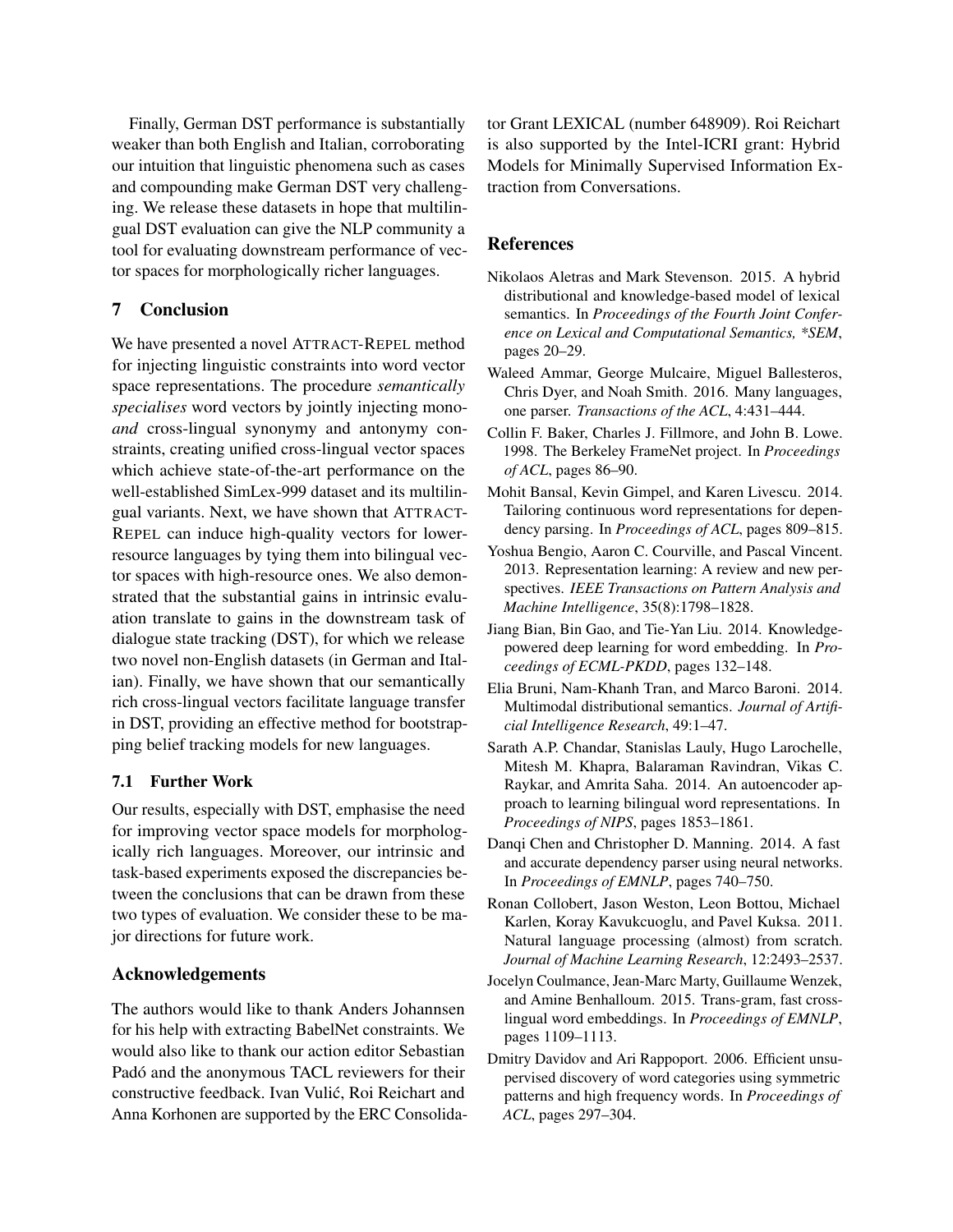- <span id="page-13-5"></span>Jacob Devlin, Rabih Zbib, Zhongqiang Huang, Thomas Lamar, Richard M. Schwartz, and John Makhoul. 2014. Fast and robust neural network joint models for statistical machine translation. In *Proceedings of ACL*, pages 1370–1380.
- <span id="page-13-9"></span>Paramveer S. Dhillon, Dean P. Foster, and Lyle H. Ungar. 2015. Eigenwords: Spectral word embeddings. *Journal of Machine Learning Research*, 16:3035–3078.
- <span id="page-13-21"></span>Georgiana Dinu, Angeliki Lazaridou, and Marco Baroni. 2015. Improving zero-shot learning by mitigating the hubness problem. In *Proceedings of ICLR: Workshop Papers*.
- <span id="page-13-19"></span>John C. Duchi, Elad Hazan, and Yoram Singer. 2011. Adaptive subgradient methods for online learning and stochastic optimization. *Journal of Machine Learning Research*, 12:2121–2159.
- <span id="page-13-17"></span>Long Duong, Hiroshi Kanayama, Tengfei Ma, Steven Bird, and Trevor Cohn. 2016. Learning crosslingual word embeddings without bilingual corpora. In *Proceedings of EMNLP*, pages 1285–1295.
- <span id="page-13-3"></span>Maud Ehrmann, Francesco Cecconi, Daniele Vannella, John Philip Mccrae, Philipp Cimiano, and Roberto Navigli. 2014. Representing multilingual data as linked data: The case of BabelNet 2.0. In *Proceedings of LREC*, pages 401–408.
- <span id="page-13-16"></span>Manaal Faruqui and Chris Dyer. 2014. Improving vector space word representations using multilingual correlation. In *Proceedings of EACL*, pages 462–471.
- <span id="page-13-10"></span>Manaal Faruqui and Chris Dyer. 2015. Non-distributional word vector representations. In *Proceedings of ACL*, pages 464–469.
- <span id="page-13-0"></span>Manaal Faruqui, Jesse Dodge, Sujay K. Jauhar, Chris Dyer, Eduard Hovy, and Noah A. Smith. 2015. Retrofitting word vectors to semantic lexicons. In *Proceedings of NAACL*, pages 1606–1615.
- <span id="page-13-20"></span>Lev Finkelstein, Evgeniy Gabrilovich, Yossi Matias, Ehud Rivlin, Zach Solan, Gadi Wolfman, and Eytan Ruppin. 2002. Placing search in context: The concept revisited. *ACM Transactions on Information Systems*, 20(1):116– 131.
- <span id="page-13-27"></span>Norman M. Fraser and G. Nigel Gilbert. 1991. Simulating speech systems. *Computer Speech and Language*, 5(1):81–99.
- <span id="page-13-8"></span>Juri Ganitkevitch and Chris Callison-Burch. 2014. The Multilingual Paraphrase Database. In *Proceedings of LREC*, pages 4276–4283.
- <span id="page-13-7"></span>Juri Ganitkevitch, Benjamin Van Durme, and Chris Callison-burch. 2013. PPDB: The Paraphrase Database. In *Proceedings of NAACL*, pages 758–764.
- <span id="page-13-2"></span>Daniela Gerz, Ivan Vulic, Felix Hill, Roi Reichart, and ´ Anna Korhonen. 2016. SimVerb-3500: A large-scale evaluation set of verb similarity. In *Proceedings of EMNLP*, pages 2173–2182.
- <span id="page-13-22"></span>Xavier Glorot and Yoshua Bengio. 2010. Understanding the difficulty of training deep feedforward neural networks. In *Proceedings of AISTATS*, pages 249–256.
- <span id="page-13-23"></span>Yoav Goldberg. 2015. A primer on neural network models for natural language processing. *CoRR*, abs/1510.00726.
- <span id="page-13-15"></span>Stephan Gouws, Yoshua Bengio, and Greg Corrado. 2015. BilBOWA: Fast bilingual distributed representations without word alignments. In *Proceedings of ICML*, pages 748–756.
- <span id="page-13-6"></span>Jiang Guo, Wanxiang Che, Haifeng Wang, and Ting Liu. 2014. Revisiting embedding features for simple semisupervised learning. In *Proceedings of EMNLP*, pages 110–120.
- <span id="page-13-18"></span>Jiang Guo, Wanxiang Che, David Yarowsky, Haifeng Wang, and Ting Liu. 2015. Cross-lingual dependency parsing based on distributed representations. In *Proceedings of ACL*, pages 1234–1244.
- <span id="page-13-26"></span>Matthew Henderson, Blaise Thomson, and Jason D. Wiliams. 2014a. The Second Dialog State Tracking Challenge. In *Proceedings of SIGDIAL*, pages 263–272.
- <span id="page-13-25"></span>Matthew Henderson, Blaise Thomson, and Steve Young. 2014b. Robust dialog state tracking using delexicalised recurrent neural networks and unsupervised adaptation. In *Proceedings of IEEE SLT*, pages 360–365.
- <span id="page-13-24"></span>Matthew Henderson, Blaise Thomson, and Steve Young. 2014c. Word-based dialog state tracking with recurrent neural networks. In *Proceedings of SIGDIAL*, pages 292–299.
- <span id="page-13-13"></span>Karl Moritz Hermann and Phil Blunsom. 2014a. Multilingual Distributed Representations without Word Alignment. In *Proceedings of ICLR*.
- <span id="page-13-14"></span>Karl Moritz Hermann and Phil Blunsom. 2014b. Multilingual models for compositional distributed semantics. In *Proceedings of ACL*, pages 58–68.
- <span id="page-13-1"></span>Felix Hill, Roi Reichart, and Anna Korhonen. 2015. SimLex-999: Evaluating semantic models with (genuine) similarity estimation. *Computational Linguistics*, 41(4):665–695.
- <span id="page-13-12"></span>Kejun Huang, Matt Gardner, Evangelos Papalexakis, Christos Faloutsos, Nikos Sidiropoulos, Tom Mitchell, Partha P. Talukdar, and Xiao Fu. 2015. Translation invariant word embeddings. In *Proceedings of EMNLP*, pages 1084–1088.
- <span id="page-13-4"></span>Mohit Iyyer, Jordan Boyd-Graber, Leonardo Claudino, Richard Socher, and Hal Daumé III. 2014. A Neural Network for Factoid Question Answering over Paragraphs. In *Proceedings of EMLNP*, pages 633–644.
- <span id="page-13-11"></span>Sujay Kumar Jauhar, Chris Dyer, and Eduard H. Hovy. 2015. Ontologically grounded multi-sense representation learning for semantic vector space models. In *Proceedings of NAACL*, pages 683–693.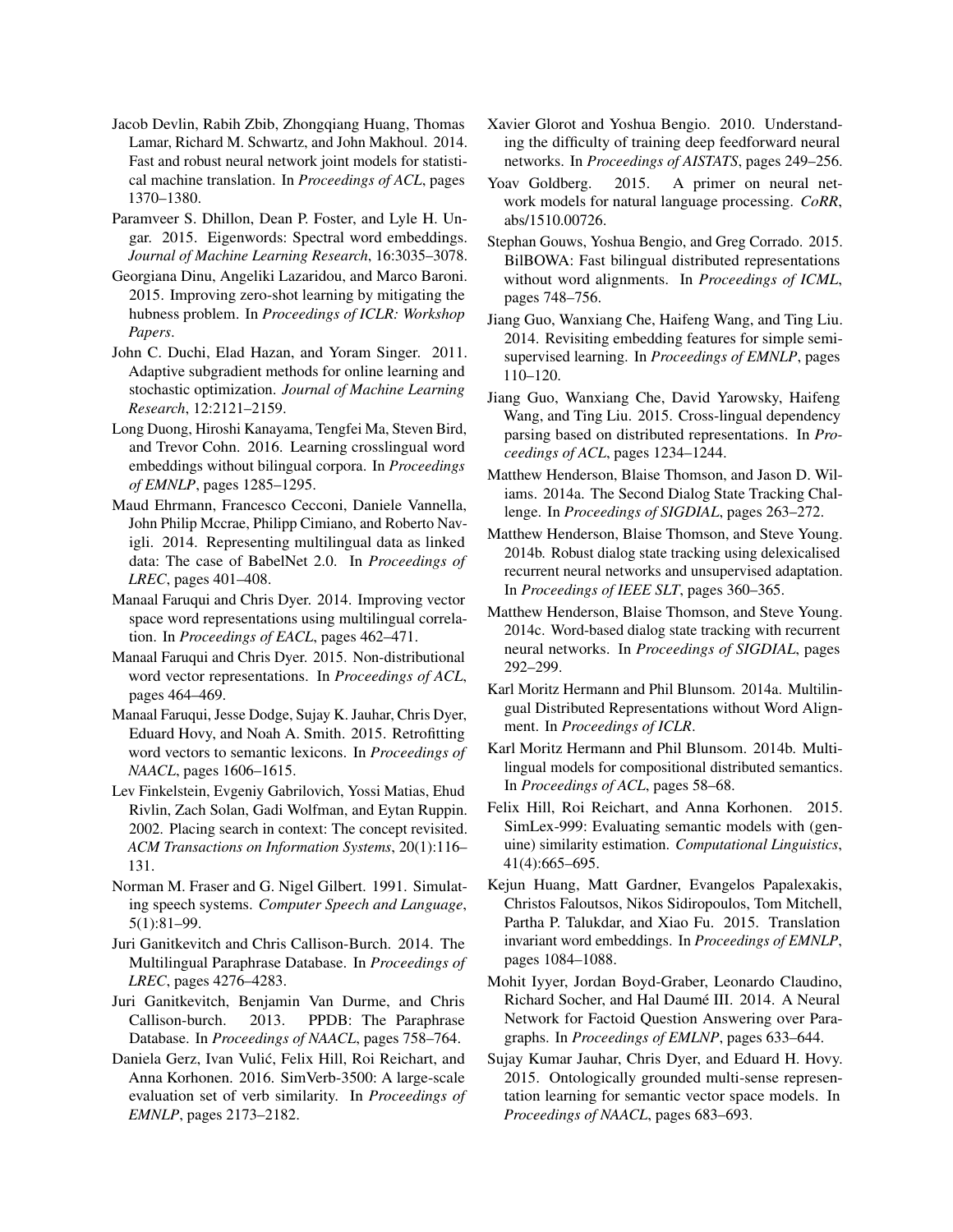- <span id="page-14-7"></span>Anders Johannsen, Héctor Martínez Alonso, and Anders Søgaard. 2015. Any-language frame-semantic parsing. In *Proceedings of EMNLP*, pages 2062–2066.
- <span id="page-14-13"></span>Douwe Kiela, Felix Hill, and Stephen Clark. 2015. Specializing word embeddings for similarity or relatedness. In *Proceedings of EMNLP*, pages 2044–2048.
- <span id="page-14-10"></span>Joo-Kyung Kim, Marie-Catherine de Marneffe, and Eric Fosler-Lussier. 2016a. Adjusting word embeddings with semantic intensity orders. In *Proceedings of the 1st Workshop on Representation Learning for NLP*, pages 62–69.
- <span id="page-14-9"></span>Joo-Kyung Kim, Gokhan Tur, Asli Celikyilmaz, Bin Cao, and Ye-Yi Wang. 2016b. Intent detection using semantically enriched word embeddings. In *Proceedings of SLT*.
- <span id="page-14-19"></span>Alexandre Klementiev, Ivan Titov, and Binod Bhattarai. 2012. Inducing crosslingual distributed representations of words. In *Proceedings COLING*, pages 1459–1474.
- <span id="page-14-26"></span>Philipp Koehn. 2005. Europarl: A parallel corpus for statistical machine translation. In *MT summit, volume 5*.
- <span id="page-14-25"></span>Andrey Kutuzov and Igor Andreev. 2015. Texts in, meaning out: neural language models in semantic similarity task for Russian. In *Proceedings of DIALOG*.
- <span id="page-14-22"></span>Angeliki Lazaridou, Georgiana Dinu, and Marco Baroni. 2015. Hubness and pollution: Delving into cross-space mapping for zero-shot learning. In *Proceedings of ACL*, pages 270–280.
- <span id="page-14-6"></span>Ira Leviant and Roi Reichart. 2015. Separated by an Un-common Language: Towards Judgment Language Informed Vector Space Modeling. *arXiv preprint: 1508.00106*.
- <span id="page-14-3"></span>Omer Levy and Yoav Goldberg. 2014. Dependency-based word embeddings. In *Proceedings of ACL*, pages 302– 308.
- <span id="page-14-14"></span>Quan Liu, Hui Jiang, Si Wei, Zhen-Hua Ling, and Yu Hu. 2015. Learning semantic word embeddings based on ordinal knowledge constraints. In *Proceedings of ACL*, pages 1501–1511.
- <span id="page-14-20"></span>Thang Luong, Hieu Pham, and Christopher D. Manning. 2015. Bilingual word representations with monolingual quality in mind. In *Proceedings of the 1st Workshop on Vector Space Modeling for NLP*, pages 151–159.
- <span id="page-14-21"></span>Tomas Mikolov, Quoc V. Le, and Ilya Sutskever. 2013a. Exploiting similarities among languages for machine translation. *arXiv preprint, CoRR*, abs/1309.4168.
- <span id="page-14-0"></span>Tomas Mikolov, Ilya Sutskever, Kai Chen, Gregory S. Corrado, and Jeffrey Dean. 2013b. Distributed representations of words and phrases and their compositionality. In *Proceedings of NIPS*, pages 3111–3119.
- <span id="page-14-11"></span>George A. Miller. 1995. WordNet: A lexical database for English. *Communications of the ACM*, pages 39–41.
- <span id="page-14-24"></span>Bhaskar Mitra, Eric T. Nalisnick, Nick Craswell, and Rich Caruana. 2016. A dual embedding space model for document ranking. *CoRR*, abs/1602.01137.
- <span id="page-14-27"></span>Nikola Mrkšic, Diarmuid Ó Séaghdha, Blaise Thomson, ´ Milica Gašic, Pei-Hao Su, David Vandyke, Tsung- ´ Hsien Wen, and Steve Young. 2015. Multi-domain dialog state tracking using recurrent neural networks. In *Proceedings of ACL*, pages 794–799.
- <span id="page-14-4"></span>Nikola Mrkšic, Diarmuid Ó Séaghdha, Blaise Thomson, ´ Milica Gašic, Lina Rojas-Barahona, Pei-Hao Su, David ´ Vandyke, Tsung-Hsien Wen, and Steve Young. 2016. Counter-fitting word vectors to linguistic constraints. In *Proceedings of NAACL*, pages 142–148.
- <span id="page-14-8"></span>Nikola Mrkšic, Diarmuid Ó Séaghdha, Blaise Thomson, ´ Tsung-Hsien Wen, and Steve Young. 2017. Neural Belief Tracker: Data-driven dialogue state tracking. In *Proceedings of ACL*.
- <span id="page-14-5"></span>Roberto Navigli and Simone Paolo Ponzetto. 2012. BabelNet: The automatic construction, evaluation and application of a wide-coverage multilingual semantic network. *Artificial Intelligence*, 193:217–250.
- <span id="page-14-17"></span>Kim Anh Nguyen, Sabine Schulte im Walde, and Ngoc Thang Vu. 2016. Integrating distributional lexical contrast into word embeddings for antonymsynonym distinction. In *Proceedings of ACL*, pages 454–459.
- <span id="page-14-16"></span>Masataka Ono, Makoto Miwa, and Yutaka Sasaki. 2015. Word Embedding-based Antonym Detection using Thesauri and Distributional Information. In *Proceedings of NAACL*, pages 984–989.
- <span id="page-14-15"></span>Dominique Osborne, Shashi Narayan, and Shay Cohen. 2016. Encoding prior knowledge with eigenword embeddings. *Transactions of the ACL*, 4:417–430.
- <span id="page-14-2"></span>Diarmuid Ó Séaghdha and Anna Korhonen. 2014. Probabilistic distributional semantics. *Computational Linguistics*, 40(3):587–631.
- <span id="page-14-12"></span>Ellie Pavlick, Pushpendre Rastogi, Juri Ganitkevich, Benjamin Van Durme, and Chris Callison-Burch. 2015. PPDB 2.0: Better paraphrase ranking, fine-grained entailment relations, word embeddings, and style classification. In *Proceedings of ACL*, pages 425–430.
- <span id="page-14-1"></span>Jeffrey Pennington, Richard Socher, and Christopher Manning. 2014. GloVe: Global vectors for word representation. In *Proceedings of EMNLP*, pages 1532–1543.
- <span id="page-14-23"></span>Pushpendre Rastogi, Benjamin Van Durme, and Raman Arora. 2015. Multiview LSA: Representation learning via generalized CCA. In *Proceedings of NAACL*, pages 556–566.
- <span id="page-14-18"></span>Gábor Recski, Eszter Iklódi, Katalin Pajkossy, and Andras Kornai. 2016. Measuring Semantic Similarity of Words Using Concept Networks. In *Proceedings of the 1st Workshop on Representation Learning for NLP*, pages 193–200.